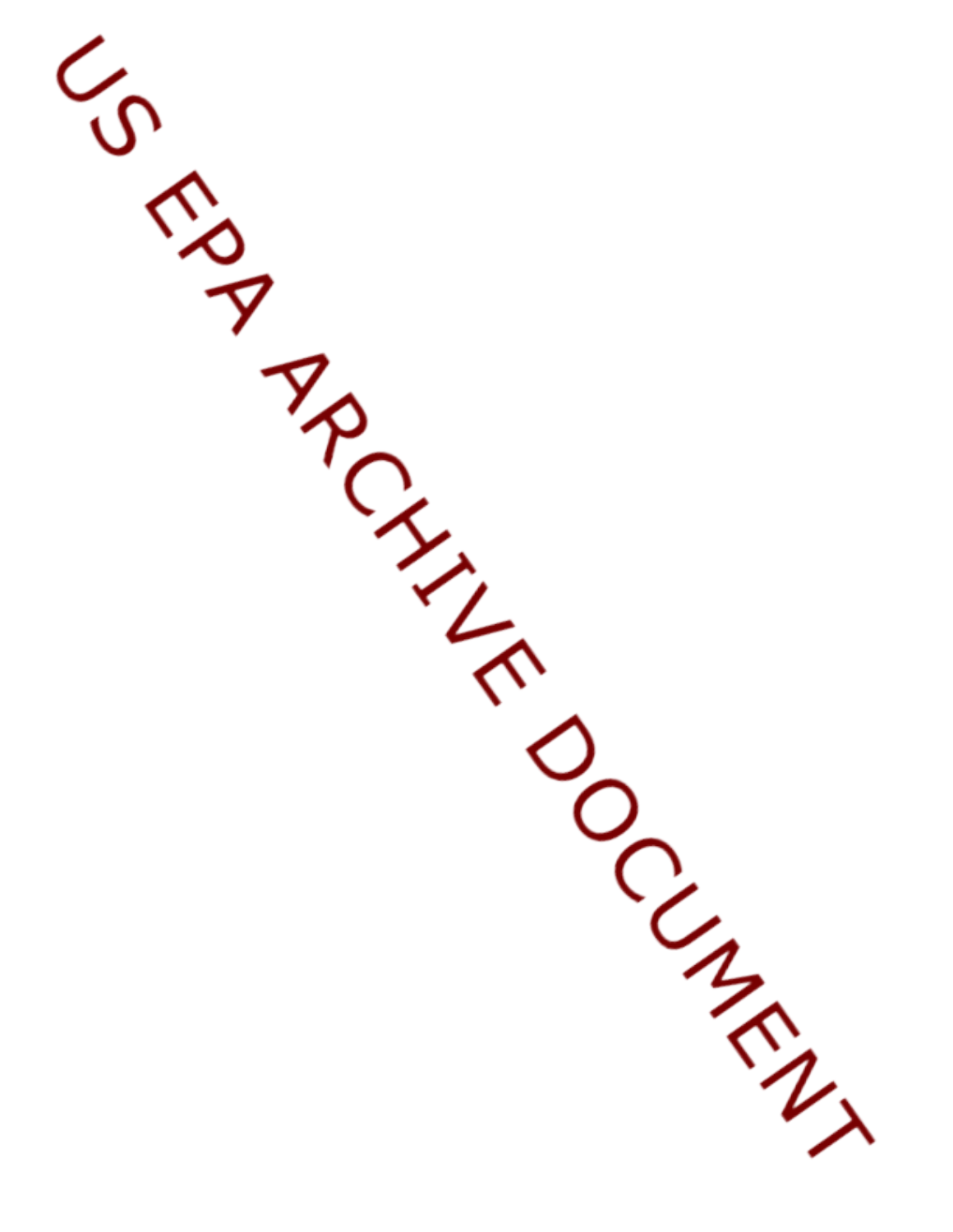

# **Environmental Technology Verification Program** Advanced Monitoring Systems Center

Test/QA Plan for Verification of Rapid PCR Technologies

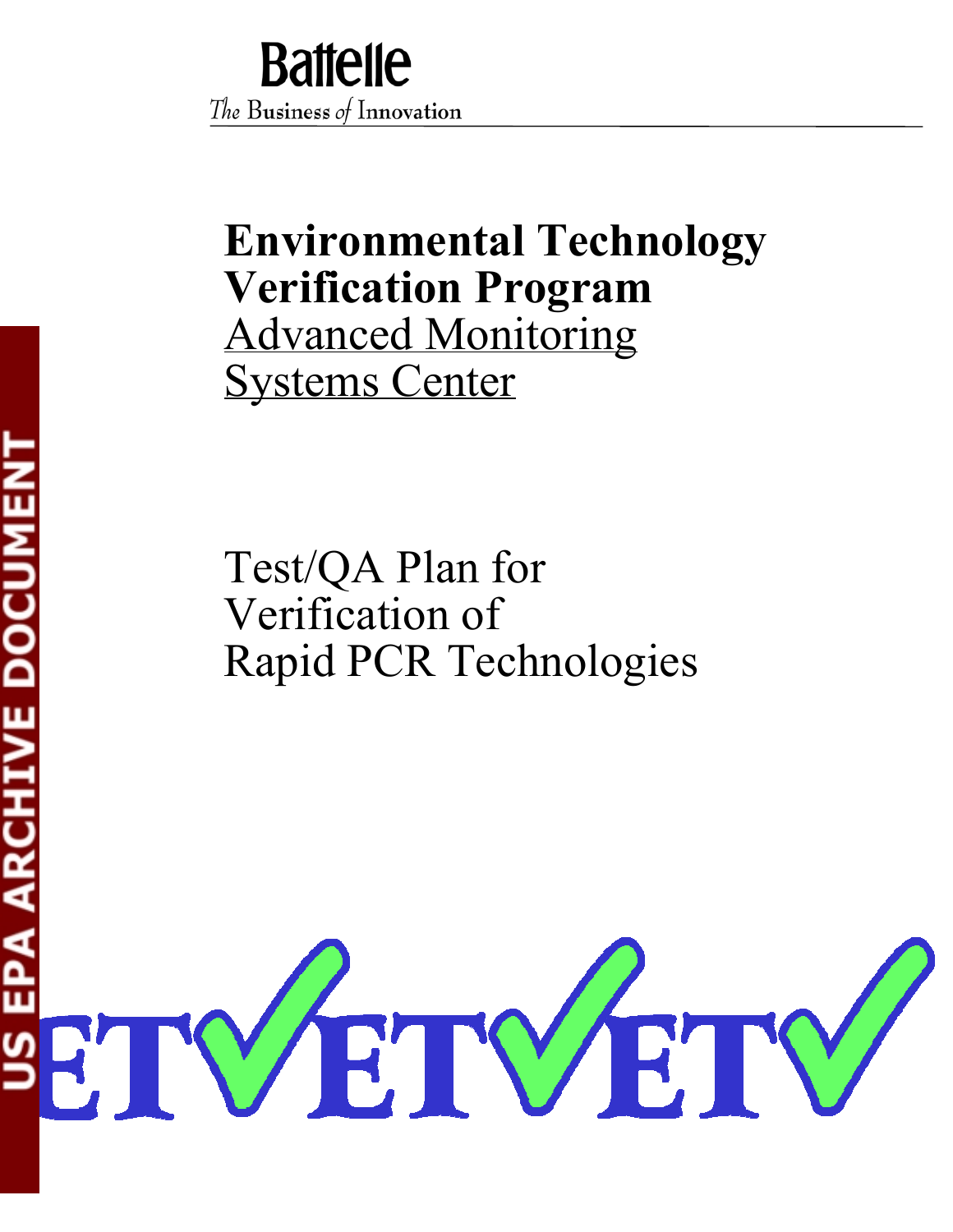# **TEST/QA PLAN**

**for** 

# **Verification of Rapid PCR Technologies**

**May 2004** 

**Prepared by** 

**Battelle 505 King Avenue Columbus, OH 43201-2693**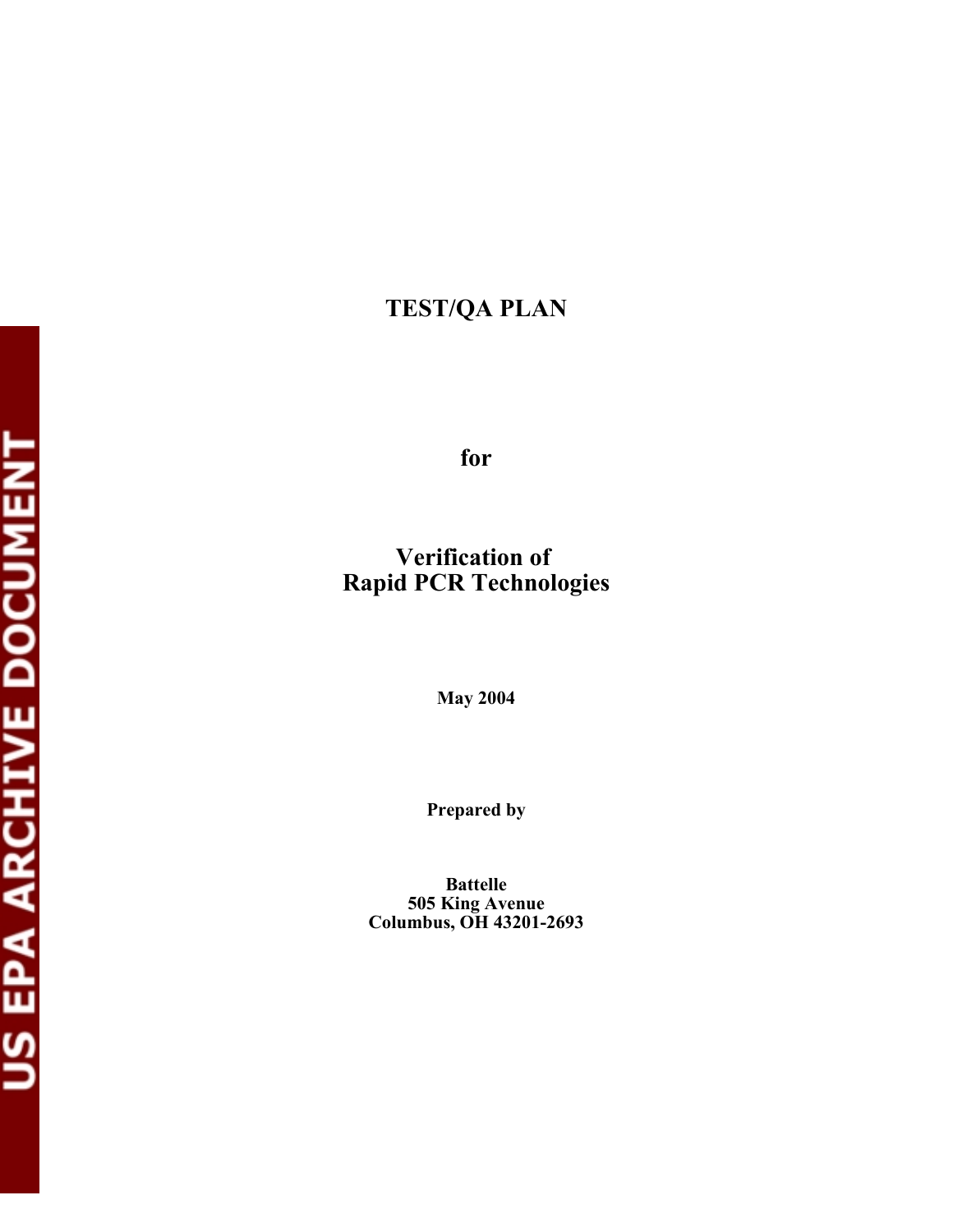# **TABLE OF CONTENTS**

| 4.1 Test Sample Collection, Preparation, and Storage<br>4.3.1 Drinking Water Characterization<br>4.3.2 Stock Solutions Confirmatory Methodologies |
|---------------------------------------------------------------------------------------------------------------------------------------------------|
| 5.2.4 False Positive/False Negative Responses                                                                                                     |
|                                                                                                                                                   |

#### Page

1.0 Introduction .............................................................. 1 1.1 Test Objective ...................................................... 1 1.2 Test Description .................................................... 1 1.3 Organization and Responsibility ........................................ 2 1.3.1 Battelle .................................................... 2 1.3.2 Vendors .................................................... 5 1.3.3 EPA ....................................................... 5 1.3.4 Supporting Organizations ...................................... 6

2.0 Verification Approach ..................................................... 7 2.1 Scope of Testing .................................................... 7 2.2 Experimental Design ................................................. 8 2.3 Test Samples ...................................................... 10 2.3.1 PT Samples ................................................. 10 2.3.2 Drinking Water Samples ....................................... 12 . . . . . . . . . . . 13 2.3.4 Field Portability Samples ...................................... 14 2.4 Reference Method ................................................... 14

3.0 Materials and Equipment ................................................... 15 3.1 Testing Supplies .................................................... 15 3.2 Field Analysis Supplies .............................................. 15 3.3 Special Facilities .................................................... 15

. . . . . . . . . . . 17 4.1 Test Sample Collection, Preparation, and Storage .......................... 17 4.2 Sample Identification ................................................ 17 4.3 Sample Analysis ................................................... 18 4.3.1 Drinking Water Characterization ................................ 18  $\ldots \ldots \ldots$  . 19 . . . . . . . . . . . 19 4.5 Schedule .......................................................... 19

 $\ldots \ldots \ldots \ldots 20$ 5.1 Data Acquisition and Review .......................................... 20 5.2 Data Analysis ...................................................... 21 . . . . . . . . . . . 21 5.2.2 Precision ................................................... 22 5.2.3 Specificity .................................................. 22 5.2.4 False Positive/False Negative Responses .......................... 22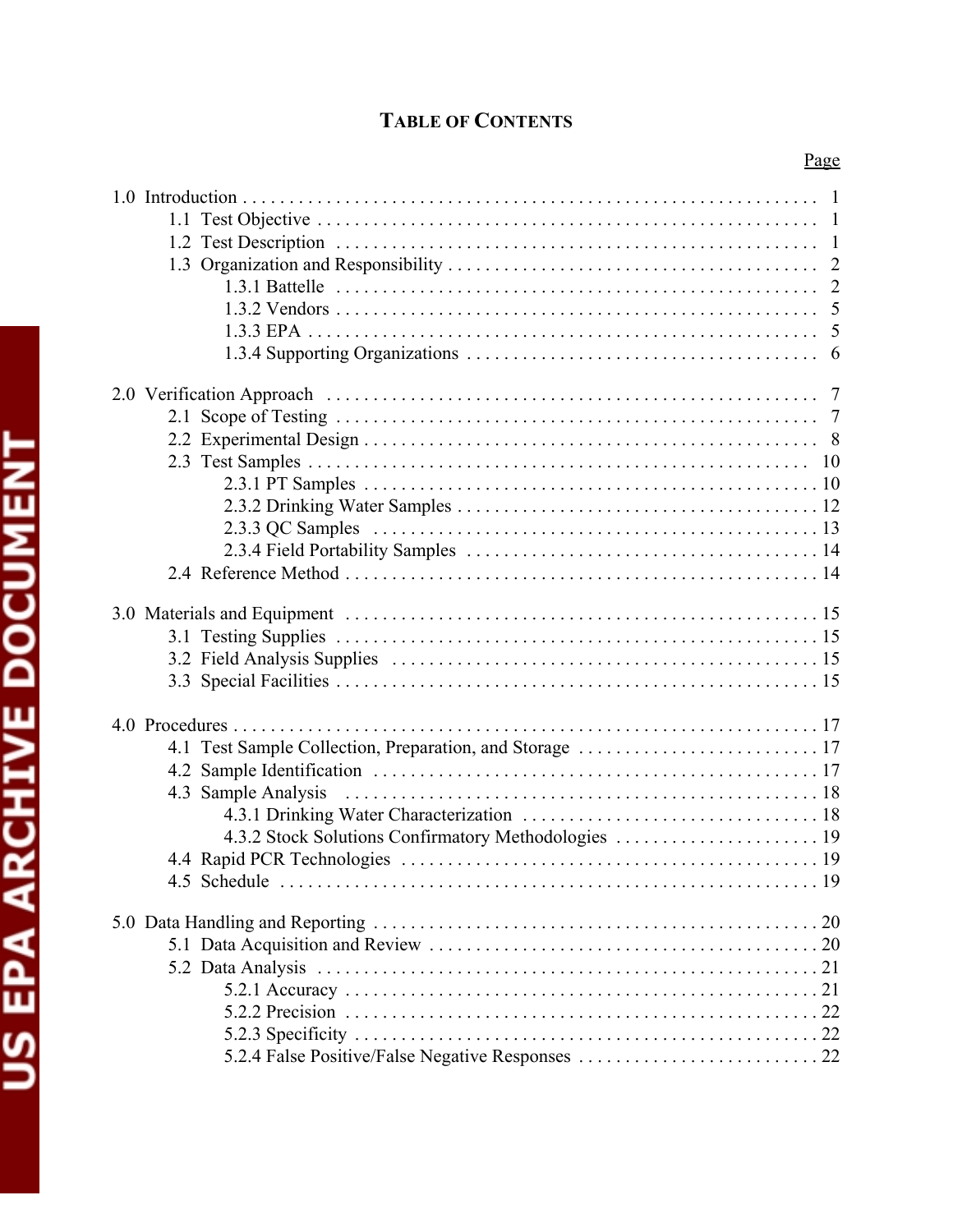# **TABLE OF CONTENTS (CONTINUED)**

# **LIST OF TABLES**

| Table 2. Summary of Test Samples for Rapid PCR Technology Verification 11 |  |
|---------------------------------------------------------------------------|--|
|                                                                           |  |
|                                                                           |  |

# **LIST OF FIGURES**

|--|--|--|--|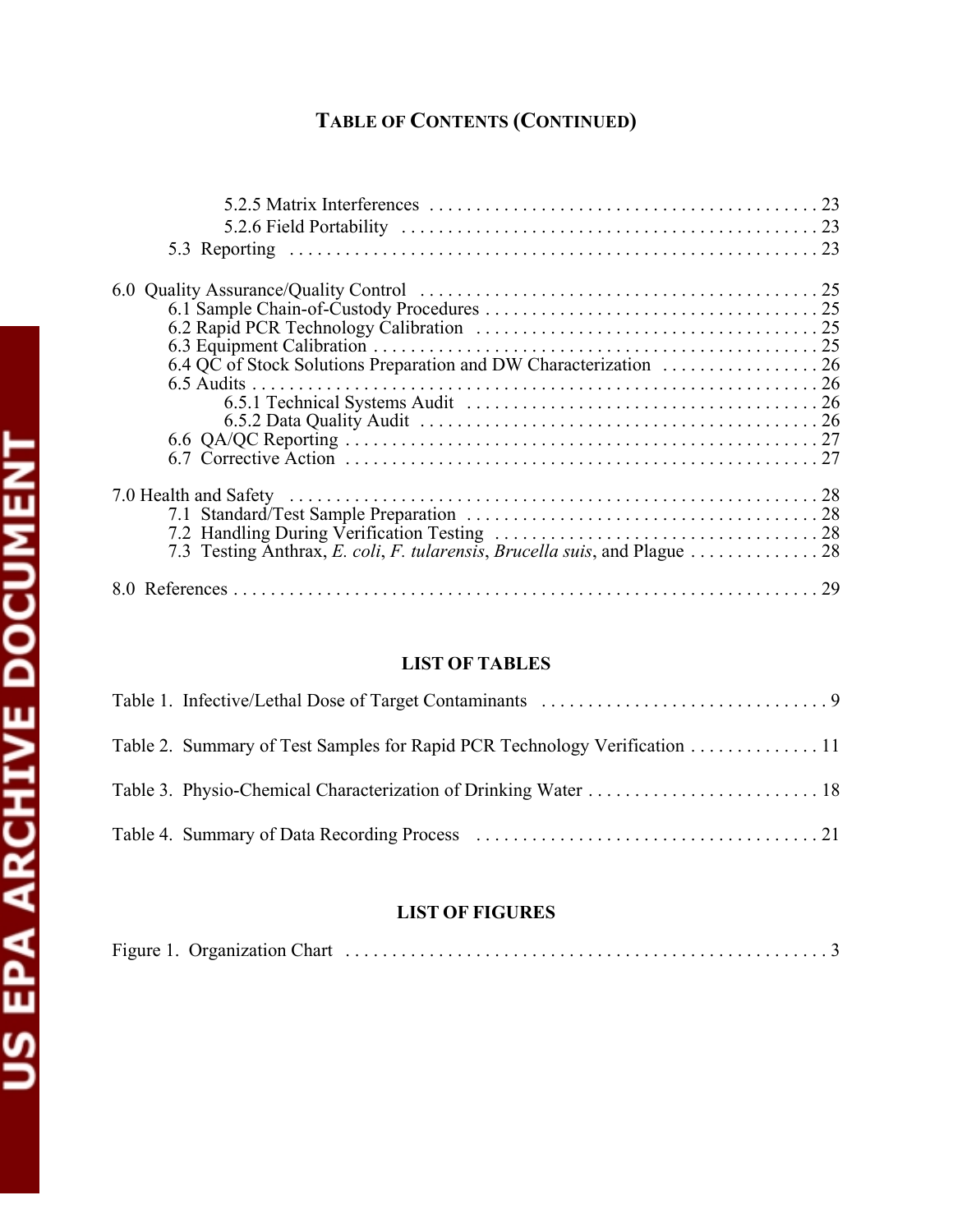# **ETV ADVANCED MONITORING SYSTEMS CENTER**

Test/QA Plan for Verification of Rapid PCR Technologies

Version 1.0

May 2004

APPROVAL:

Name \_\_\_\_\_\_\_\_\_\_\_\_\_\_\_\_\_\_\_\_\_\_\_\_\_\_\_\_\_\_\_\_\_\_

Company \_\_\_\_\_\_\_\_\_\_\_\_\_\_\_\_\_\_\_\_\_\_\_\_\_\_\_\_\_\_\_

Date \_\_\_\_\_\_\_\_\_\_\_\_\_\_\_\_\_\_\_\_\_\_\_\_\_\_\_\_\_\_\_\_\_\_\_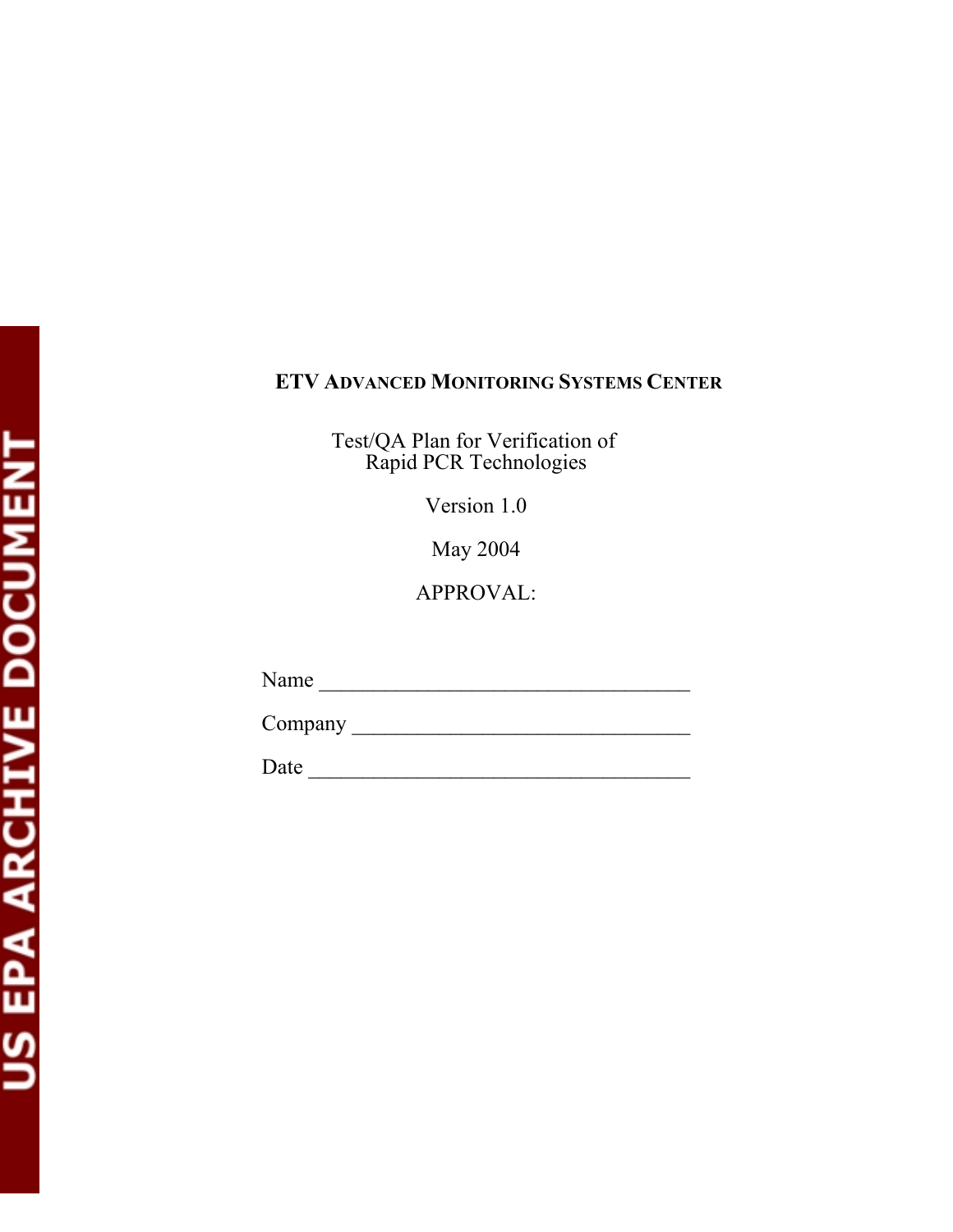#### **DISTRIBUTION LIST**

Matt Scullion Technical Sales Associate Idaho Technology Inc. 390 Wakara Way Salt Lake City, UT 84108

Jonas E. Ruiz, M.B.A. Senior Product Specialist Molecular Microbiology Group Applied Biosystems 850 Lincoln Centre Drive Foster City, CA 94404

Willem Folkerts Associate Director, Biodefense Invitrogen 7335 Executive Way Frederick, MD 21704

Elizabeth A. Betz U.S. Environmental Protection Agency-**HEASD** National Exposure Research Laboratory E205-01 EPA Mailroom Research Triangle Park, NC 27711

Robert Fuerst U.S. Environmental Protection Agency-HEASD National Exposure Research Laboratory D205-05 EPA Mailroom Research Triangle Park, NC 27711

Karen Riggs Amy Dindal Stephanie Buehler Zachary Willenberg Battelle 505 King Ave. Columbus, OH 43201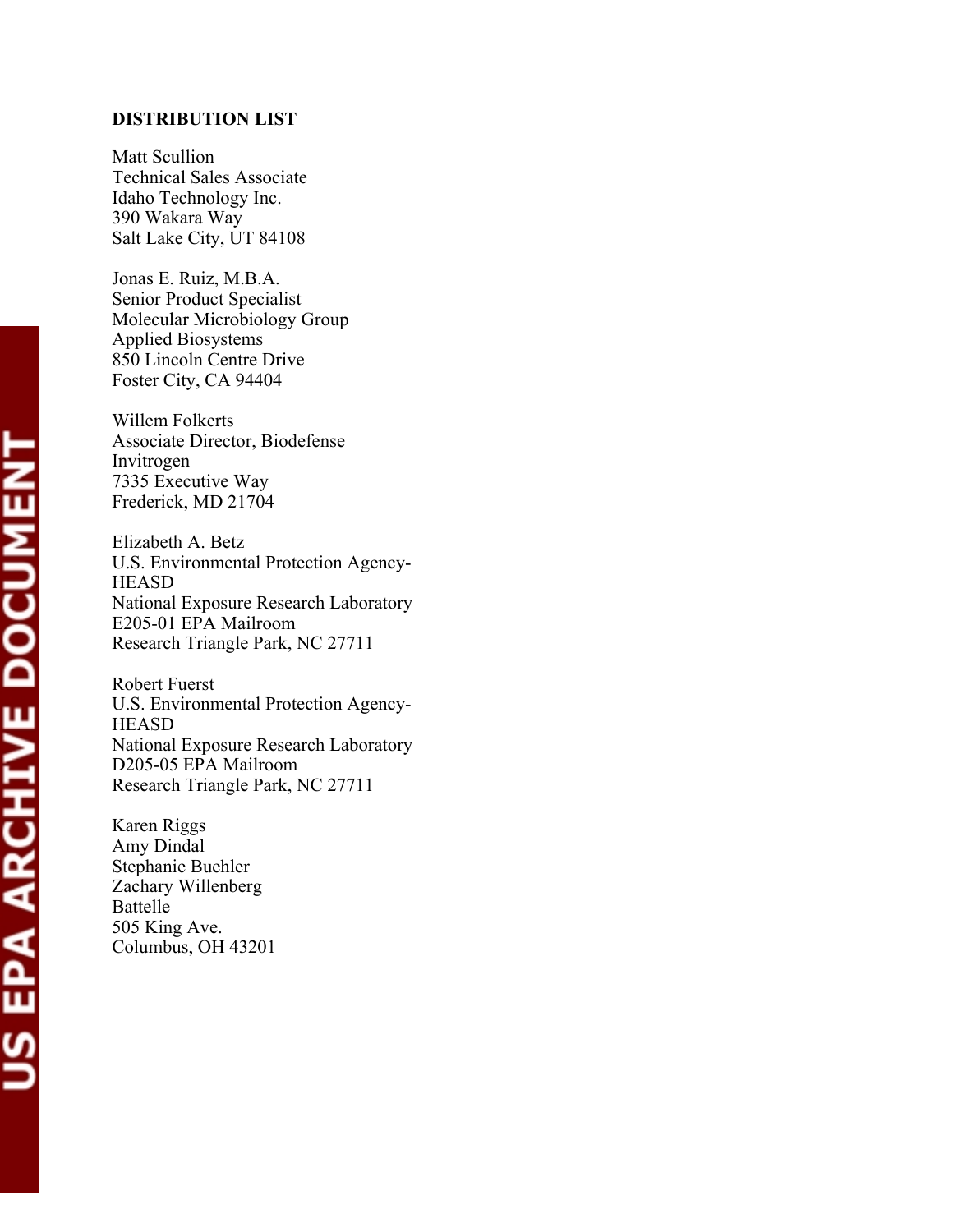#### **1.0 INTRODUCTION**

#### **1.1 Test Objective**

This test/quality assurance (QA) plan provides procedures for a performance verification test of rapid polymerase chain reaction (PCR) technologies for the analysis of biological agents and pathogens in drinking and distilled water, under a specific set of test conditions. The verification test will be conducted under the auspices of the U.S. Environmental Protection Agency (EPA) through the Environmental Technology Verification (ETV) Program. The purpose of ETV is to provide objective and quality-assured performance data on environmental technologies so that users, developers, regulators, and consultants can make informed decisions about purchasing and applying these technologies. ETV verification does not imply approval, certification, or designation by EPA or Battelle, but rather a quantitative assessment of the performance of a technology under specified test conditions. The objective of this verification test of rapid PCR technologies is to evaluate their ability to rapidly detect specific biological agents and pathogens that are particularly toxic to humans and their susceptibility to interferents in several drinking water matrices.

#### **1.2 Test Description**

The verification test will be performed by Battelle, which is managing the ETV Advanced Monitoring Systems (AMS) Center through a cooperative agreement with EPA. The scope of the AMS Center covers verification of monitoring technologies for contaminants and natural species in air, water, and soil. In performing the verification test, Battelle will follow the procedures specified in this test/QA plan and will comply with the data quality requirements in the "Quality Management Plan for the ETV Advanced Monitoring Systems Center" (AMS  $QMP)^{1}$ .

Rapid PCR technologies are based on polymerase chain reactions combined with realtime detection capabilities. These technologies can be both lab-based (e.g., weighing over 75 lbs. and measuring 20 in. x 21 in. x 15 in.) and field portable (e.g., weighing 50 lbs. and measuring 19 in. x 14 in. x 10 in.). The PCR process involves enzyme-mediated reactions which allow for target DNA replication and amplification through a series of temperature cycles. Each series of temperature cycles, which can consist of up to 30 or more cycles, constitutes a run on a given rapid PCR technology. Depending on the design of the technology, multiple samples can be measured in one PCR run. For most rapid PCR technologies, reactions are monitored in realtime during the PCR process through the use of hybridization probes and DNA-specific dyes in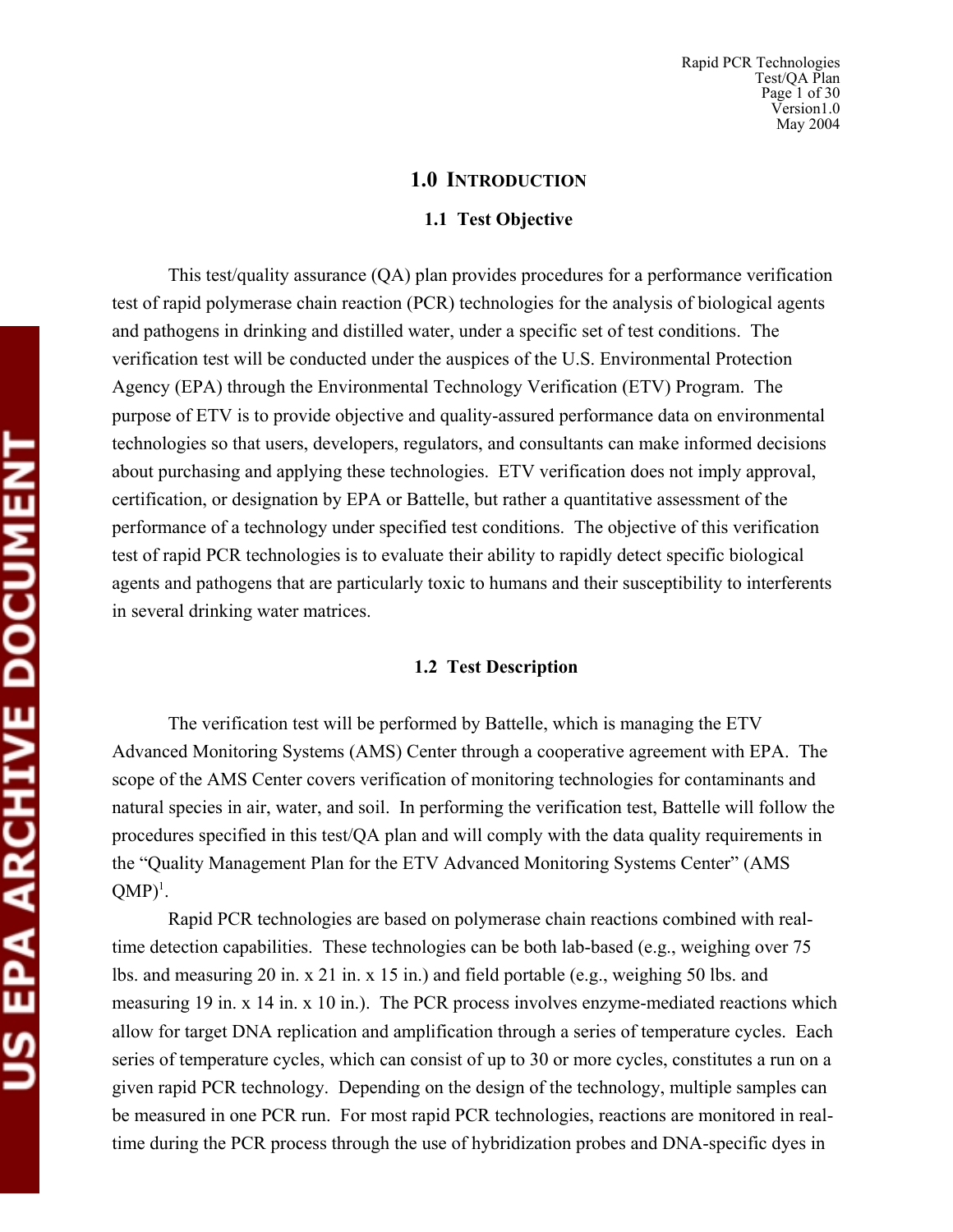combination with fluorescence detection. Other rapid PCR technologies can involve separate detection devices that offer quick turnaround times over conventional techniques. Results from these methods can be qualitative or quantitative. Because rapid PCR technologies are anticipated to serve mostly as screening tools in water monitoring scenarios, providing rapid results as to whether or not a pathogen or biological agent is present in the water, only qualitative results from rapid PCR technologies will be considered for this test. Quantitative PCR testing often involves more extensive user participation and takes longer to conduct.

This test will determine the accuracy, specificity, precision, and false positive and negative rates of rapid PCR technologies in detecting selected biological agents and pathogens in American Society of Testing and Materials (ASTM) Type II deionized (DI) water, in the presence of possible interferents added to ASTM Type II DI water, and in drinking water obtained from a variety of geographically dispersed U.S. water utilities that use various water treatment processes. Qualitative characteristics of each rapid PCR technology, such as ease of use, sample throughput, and cost, will also be assessed and reported. While most of the testing will occur in a laboratory, the rapid PCR technologies that are designed for field use will be tested outside of the laboratory by an experienced operator.

#### **1.3 Organization and Responsibility**

The verification test will be performed by Battelle, with the participation of the vendors who will be having the performance of their rapid PCR technologies verified. The testing will occur at Battelle's West Jefferson and Columbus, Ohio laboratories and at a non-laboratory (i.e., field) location in the Columbus, Ohio, area. The organization chart in Figure 1 identifies the responsibilities of the organizations and individuals associated with the verification test. Roles and responsibilities are defined further below.

## **1.3.1 Battelle**

Dr. Stephanie Buehler is the AMS Center Verification Test Coordinator. In this role, Dr. Buehler will have overall responsibility for ensuring that the technical, schedule, and cost goals established for the verification test are met. Specifically, she will

- C Assemble a team of qualified technical staff to conduct the verification test.
- C Direct the team performing the verification test in accordance with the test/QA plan.
- C Ensure that all quality procedures specified in the test/QA plan and in the AMS QMP are followed.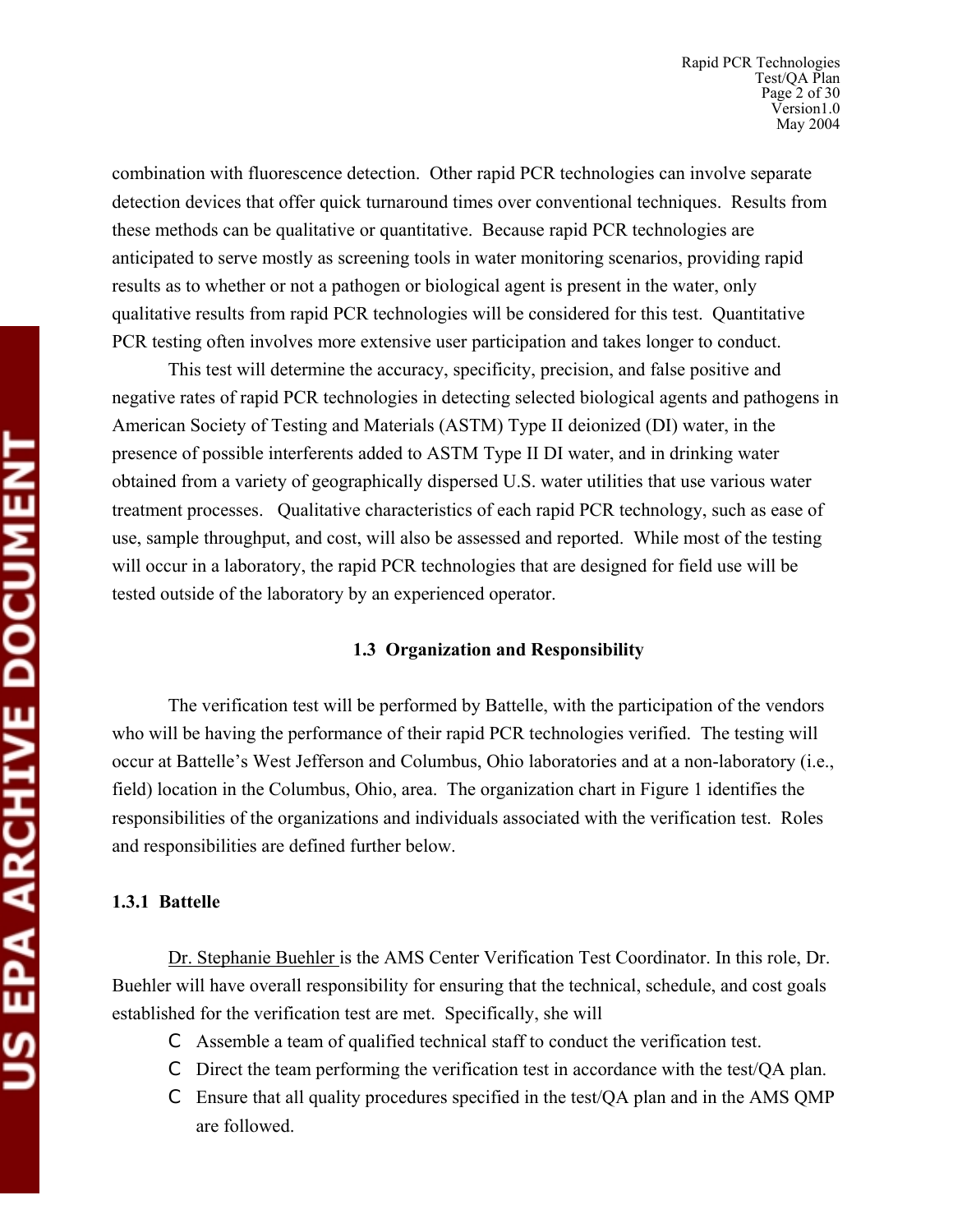- C Prepare the draft and final test/QA plan, verification reports, and verification statements.
- C Revise the draft test/QA plan, verification reports, and verification statements in response to reviewers' comments.
- C Respond to any issues raised in assessment reports and audits, including instituting corrective action as necessary.
- C Serve as the primary point of contact for vendor representatives.
- C Coordinate distribution of the final test/QA plan, verification reports, and statements.
- C Establish a budget for the verification test and monitor staff effort to ensure that the budget is not exceeded.
- C Ensure that confidentiality of vendor information is maintained.



**Figure 1. Organization Chart**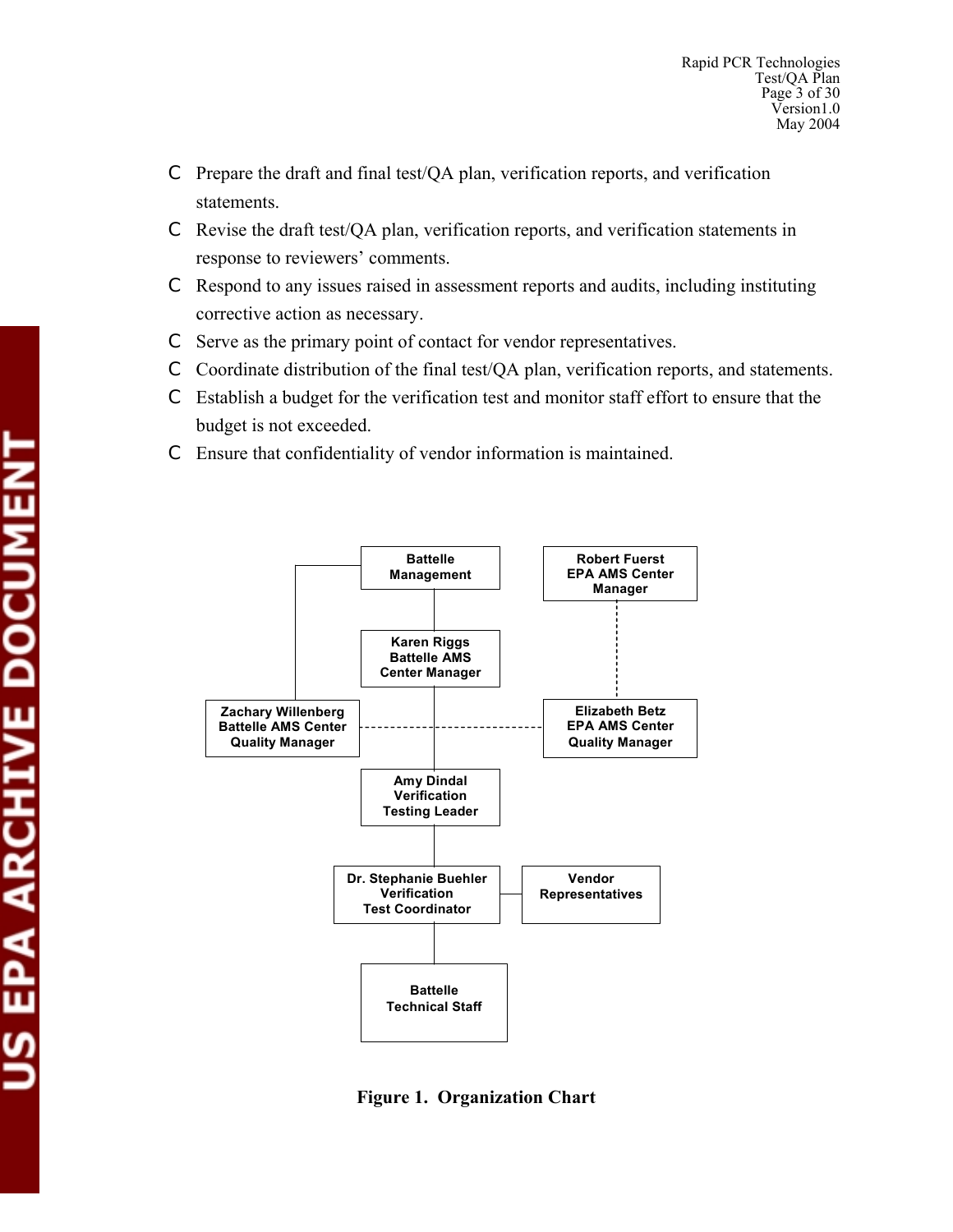Ms. Amy Dindal is a Verification Testing Leader for the AMS Center. Ms. Dindal will provide technical guidance and oversee the various stages of verification testing. She will

- C Support Dr. Buehler in preparing the test/QA plan and organizing the testing.
- C Review the draft and final test/QA plan.
- C Review the draft and final verification reports and verification statements.
- C Support Dr. Buehler in responding to any issues raised in assessment reports and audits.

Ms. Karen Riggs is Battelle's manager for the AMS Center. Ms. Riggs will

- C Review the draft and final test/QA plan.
- C Review the draft and final verification reports and verification statements.
- C Ensure that necessary Battelle resources, including staff and facilities, are committed to the verification test.
- C Ensure that vendor confidentiality is maintained.
- C Support Dr. Buehler in responding to any issues raised in assessment reports and audits.
- C Maintain communication with EPA's technical and quality managers.
- C Facilitate a stop work order if Battelle or EPA QA staff discovers adverse findings that will compromise test results.

Battelle Technical Staff will conduct the testing of the rapid PCR technologies during the verification test. The responsibilities of the technical staff will be to

- C Assist in the collection, receipt, and storage of drinking water samples.
- C Prepare drinking water samples, as required for analysis.
- C Prepare the stock solutions and the test samples as required.
- C Perform plate enumeration to confirm concentrations of stock solutions.
- C Perform the rapid PCR technology analyses by following the vendor's protocol.
- C Make qualitative observations about the operation of the rapid PCR technology.

Mr. Zachary Willenberg is Battelle's Quality Manager for the AMS Center.

Mr.Willenberg will

- C Review the draft and final test/QA plan.
- C Conduct a technical systems audit once during the verification test, or designate another QA manager to conduct the audit.
- C Audit at least 10% of the verification data.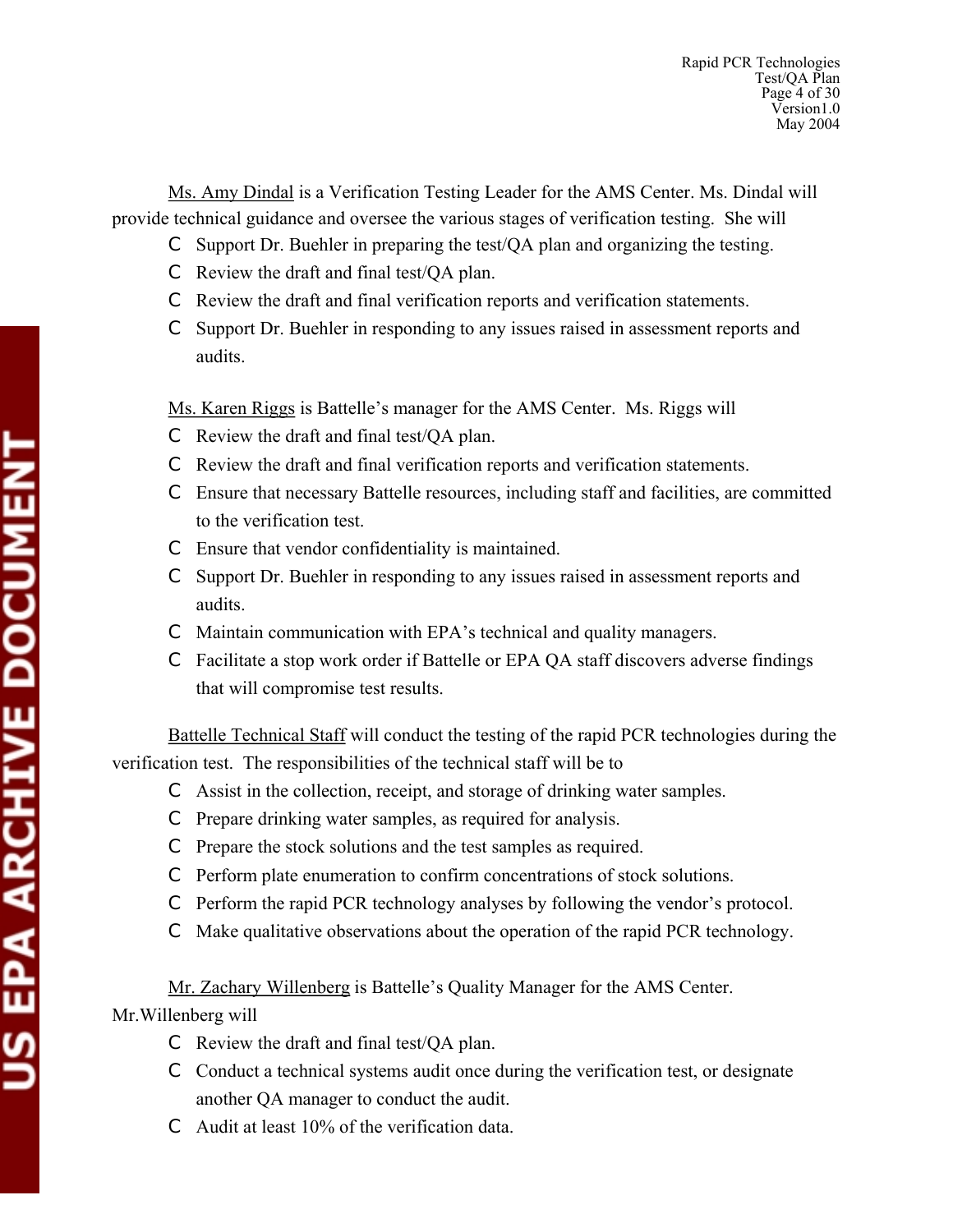- C Prepare and distribute an assessment report for each audit.
- C Verify implementation of any necessary corrective actions.
- C Issue a stop work order if self audits indicate that data quality is being compromised; notify Battelle's AMS Center Manager if a stop work order is issued.
- C Provide a summary of the QA/ quality control (QC) activities and results for the verification reports.
- C Review the draft and final verification reports and verification statements.
- C Assume overall responsibility for ensuring that the test/QA plan is followed.

# **1.3.2 Vendors**

The responsibilities of the vendor representatives are as follows:

- C Review the draft test/QA plan.
- C Approve the test/QA plan prior to test initiation.
- C Provide off-the-shelf rapid PCR technologies for analysis of all verification test samples.
- C Provide all other equipment and consumables needed to complete the PCR analyses on all water samples, including any necessary extraction or purification consumables and/or equipment.
- C As desired, provide training to Battelle personnel on operating the rapid PCR technologies and associated equipment prior to testing.
- C Provide written instructions for operation of the technology.
- Review the draft verification report and statement.

# **1.3.3 EPA**

EPA's responsibilities in the AMS Center are based on the requirements stated in the "Environmental Technology Verification Program Quality Management Plan" (EPA QMP)<sup>2</sup>. The roles of the specific EPA staff are as follows:

Ms. Elizabeth Betz is EPA's AMS Center Quality Manager. For the verification test, Ms.Betz will

- C Review the draft test/QA plan.
- C Perform at her option one external technical system audit during the verification test.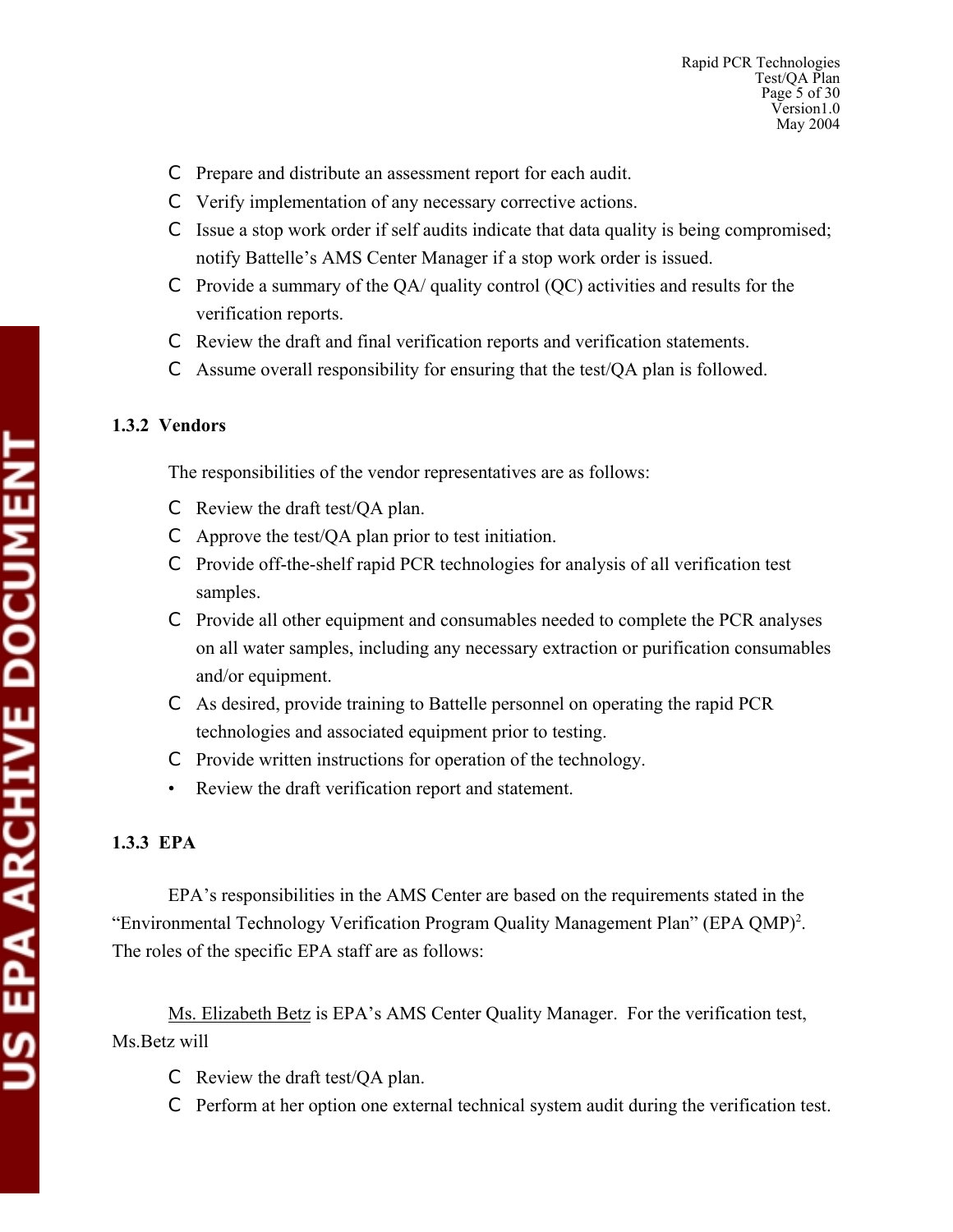- C Notify the EPA AMS Center Manager of the need for a stop work order if external audit indicates that data quality is being compromised.
- C Prepare and distribute an assessment report summarizing results of external audit.
- C Review draft verification reports and statements.

Mr. Robert Fuerst is EPA's manager for the AMS Center. Mr. Fuerst will

- C Review the draft test/QA plan.
- C Approve the final test/QA plan.
- C Review the draft verification reports and statements.
- C Oversee the EPA review process for the verification reports and statements.
- C Coordinate the submission of verification reports and statements for final EPA approval.

# **1.3.4 Supporting Organizations**

Physio-chemical characterization including turbidity, organic carbon, specific conductivity, alkalinity, pH, hardness, total organic halides, trihalomethanes and haloacetic acids (Table 3) have been performed for all drinking water samples. Spiked concentrations of humic and fulvic acids in ASTM Type II DI water will also be confirmed. Battelle has established a subcontract with Aqua Tech Environmental Laboratories, Inc. (hereafter called subcontract laboratory) to perform the physio-chemical analyses and humic and fulvic acid concentration confirmations.

The Metropolitan Water District of Southern California has concentrated each drinking water sample by a factor of 400 using ultrafiltration concentration techniques.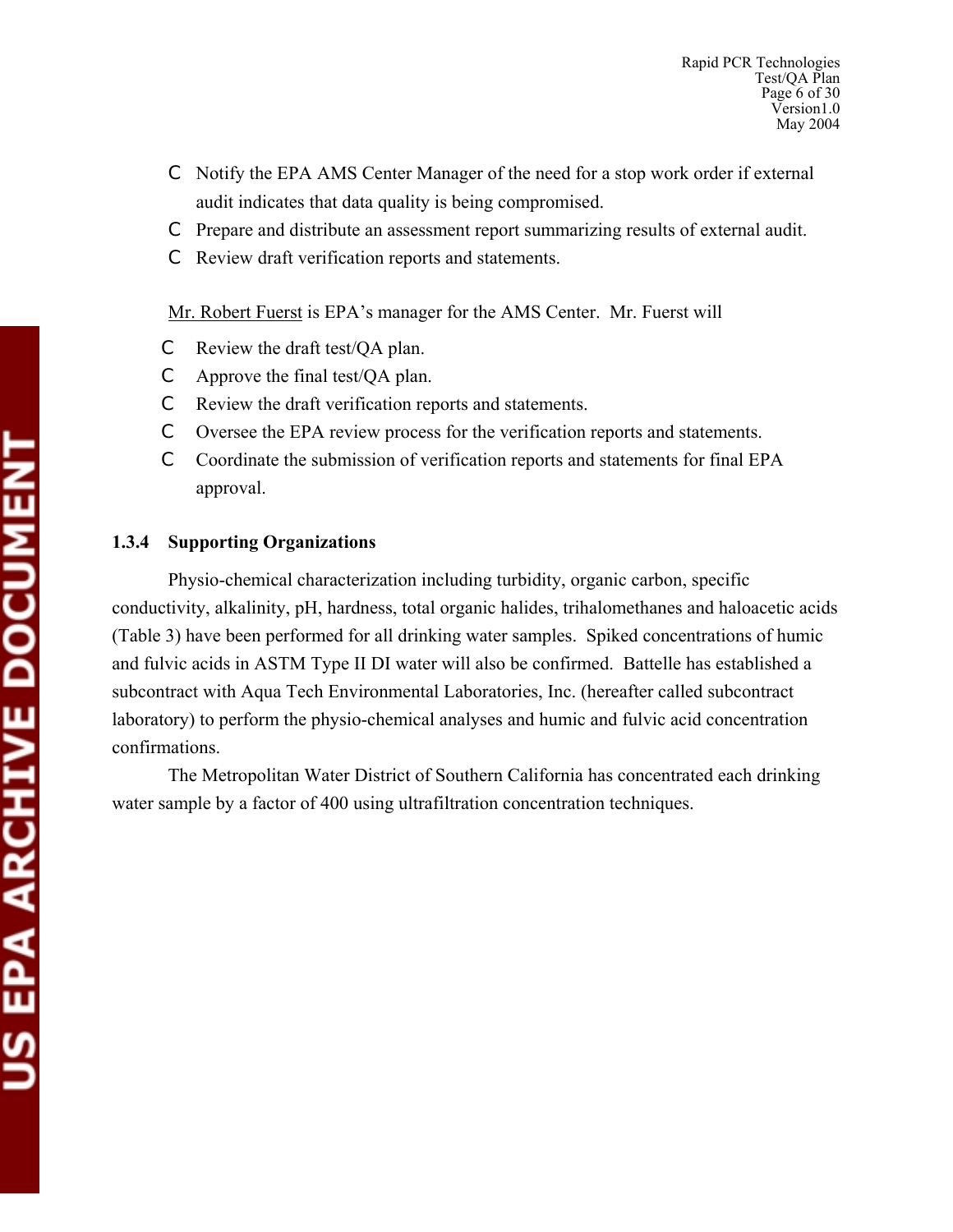#### **2.0 VERIFICATION APPROACH**

#### **2.1 Scope of Testing**

This test/QA plan specifically addresses verification of rapid PCR technologies that provide measurements of *Bacillus anthracis* (anthrax), *Escherichia coli* O157:H7 (*E. coli*), *Francisella tularensis* (*F. tularensis*) LVS (ATCC# 29684), *Brucella suis* (ATCC#23444) and/or *Yersinia pestis* CO92 (plague) in drinking water. The contaminants were selected based on the capabilities of the technologies being tested and the availability of the pathogens and biothreat agents. The rapid PCR technologies participating in this test will be evaluated on qualitative results, indicating only the presence or absence of the contaminants within a specified concentration interval. Each rapid PCR technology will be tested only for contaminants for which they are designed to detect, as specified by the vendor. The performance of the rapid PCR technologies will be verified by subjecting each to various concentration levels of individual contaminants in ASTM Type II DI water, a single concentration of contaminant in the presence of possible interferents (i.e., fulvic and humic acids) spiked into ASTM Type II DI water, and a single concentration of each contaminant spiked into drinking water samples obtained from four water utilities from different geographical locations in the United States. Each source of drinking water will represent a unique water treatment process. Also, both the possible interferent samples and the drinking water matrices will be analyzed without the addition of any contaminant to evaluate the potential for false positive results. The performance of each rapid PCR technology will be evaluated based on the parameters outlined below, with confirmation of solutions spiked with known concentrations of contaminants by available reference methods (i.e., plate enumeration).

The rapid PCR technologies are designed to be operated by users with technical training. Therefore, for this verification test, experienced operators, i.e., operators that have previous experience using PCR technologies, that have been trained by the vendor in the operation of the PCR technologies, will analyze the test samples on the technology. For those technologies which are designed to be field portable, an experienced operator trained by the vendor will also perform tests outside of the laboratory environment.

A variety of natural and contaminant-fortified water samples (i.e., unspiked and spiked) will be analyzed using the rapid PCR technologies. These matrices are examples of drinking water types that could be monitored using rapid PCR technologies; however, this is not intended to be an exhaustive study or to represent all possible water types that could be tested.

The rapid PCR technologies will be evaluated for the following parameters:

**Accuracy**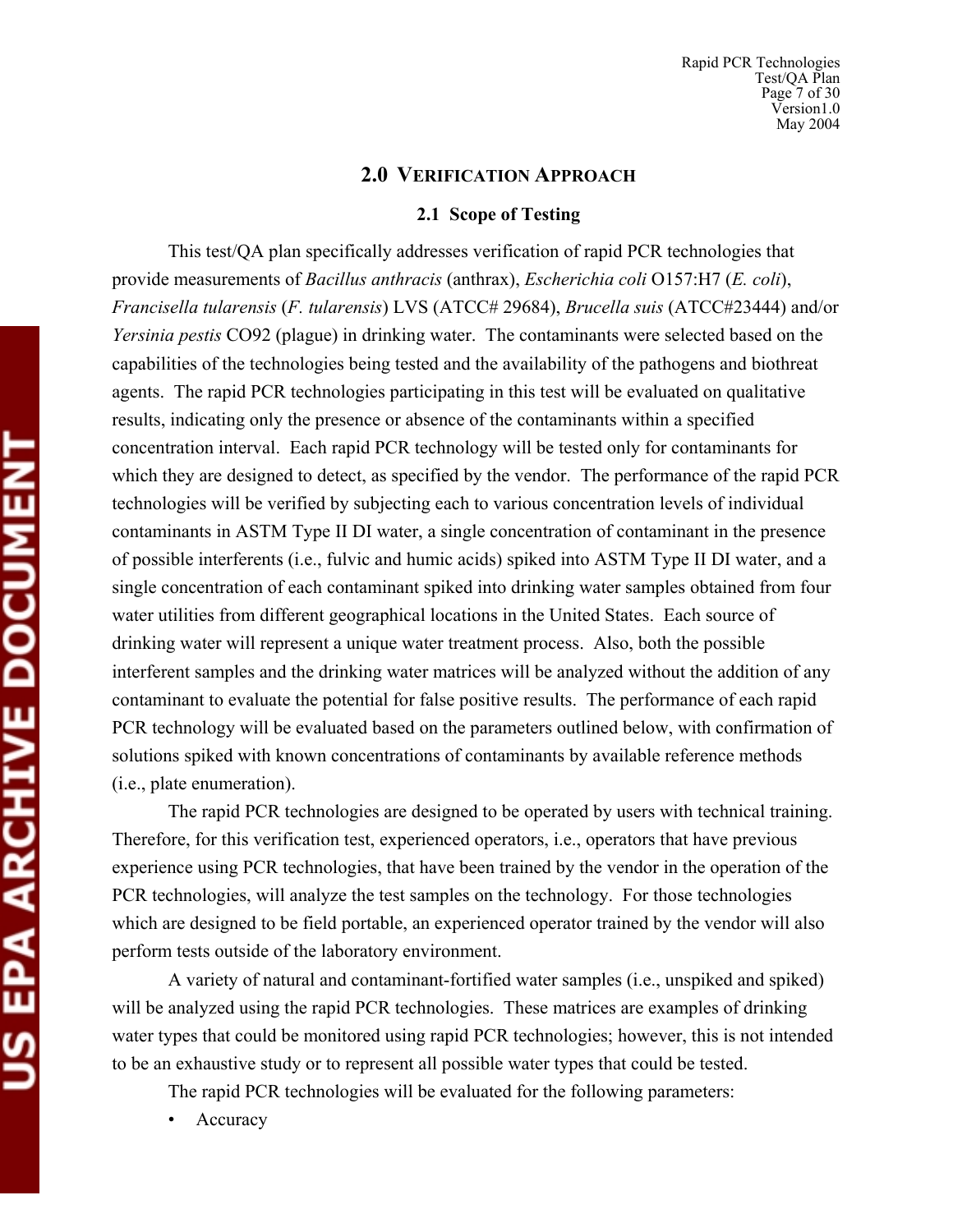- Specificity
- Precision
- Matrix effects
- Occurrence of false positive and false negative results
- Field portability by experienced operator
- Ease of use by experienced operator
- Sample throughput.

The PCR technologies will not be evaluated for method detection limits (MDL) because only the qualitative aspects of each technology will be evaluated in this verification test. However, the lowest concentration performance test sample to produce consistently positive results will be reported to help end users better understand the sensitivity of the technologies.

#### **2.2 Experimental Design**

This verification test will determine the performance capabilities of rapid PCR technologies to detect individual contaminants in three types of samples—performance test (PT), drinking water (DW), and quality control (QC). PT samples will include samples prepared in ASTM Type II DI water, including contaminant PT samples and interferent PT samples. The contaminant PT samples will be fortified with each individual contaminants at five concentrations. Concentrations will include the infective/lethal dose concentration given in Table 1 for each contaminant and approximately 2, 5, 10, and 50 times the vendor reported limit of detection (LOD) for each technology. The infective/lethal dose of each contaminant was determined by calculating the concentration at which 250 mL of water is likely to cause the death of a 70-kg person based on human LD50 or ID50 data<sup>3</sup>. The results from quadruplicate analysis of the contaminant PT samples and comparison with the known concentrations will provide information on the accuracy and precision of the rapid PCR technologies. The interferent PT samples will consist of humic and fulvic acid at two concentrations, both spiked and unspiked with each contaminant, each analyzed in quadruplicate.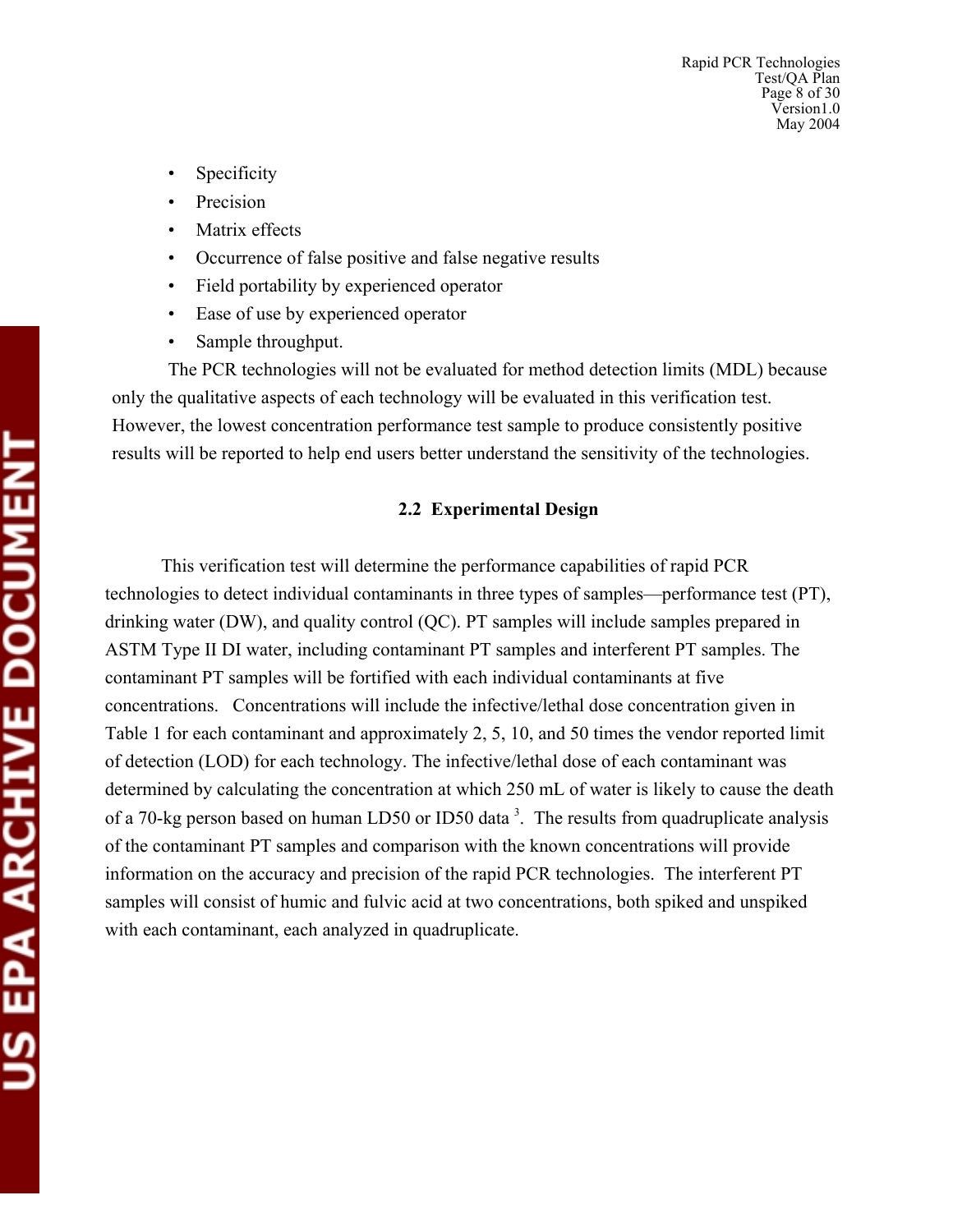#### **Table 1. Infective/Lethal Dose of Target Contaminants**

| <b>Contaminant (common</b>          | <b>Infective/Lethal Dose</b> |
|-------------------------------------|------------------------------|
| name)                               | Concentration                |
| <i>Bacillus anthracis</i> (anthrax) | $200,000$ spores/L           |
| Yersinia pestis (Plague)            | 280 organisms/L              |
| Francisella tularensis (F.          |                              |
| <i>tularensis</i> )                 | $4 \times 10^8$ organisms/L  |
| Brucella suis                       | 40,000 organisms/L           |
| Escherichia coli O157:H7 (E.        |                              |
| coli)                               | 200 bacteria/L               |

DW samples have been collected from four water systems that get water from various sources and employ different treatment processes. The DW samples disinfected by chlorination were obtained from surface (filtered and unfiltered) and groundwater sources. A DW sample from a surface water source disinfected by chloramination was also collected. These same water samples were concentrated by a factor of 400 at the Metropolitan Water District of Southern California using their ultrafiltration concentration system. Each of these water samples will be analyzed in quadruplicate, both unspiked and spiked with each contaminant at a single concentration level approximately 10 times greater than the LOD of each rapid PCR technology.

QC samples will include method blanks consisting of unspiked ASTM Type II DI water, as well as vendor-provided positive and negative controls or internal controls. Positive, negative, and/or internal control samples will be run with each PCR run, per the vendor instructions, and will be used as a quality check to ensure the rapid PCR technology's performance. If controls are not provided by the vendor, positive control samples will be prepared in ASTM Type II DI water with a known concentration of a toxin specified by the vendor and will be used as a quality check to ensure the PCR technology performance. The number and frequency of QC samples will vary with each rapid PCR technology, but 10% of all samples will be method blanks and at least 1 positive and 1 negative control will be part of every batch of samples run on each PCR technology.

Performance parameters, such as ease of use and reliability, will be based on documented observations of the operators and by the Verification Test Coordinator. Sample throughput will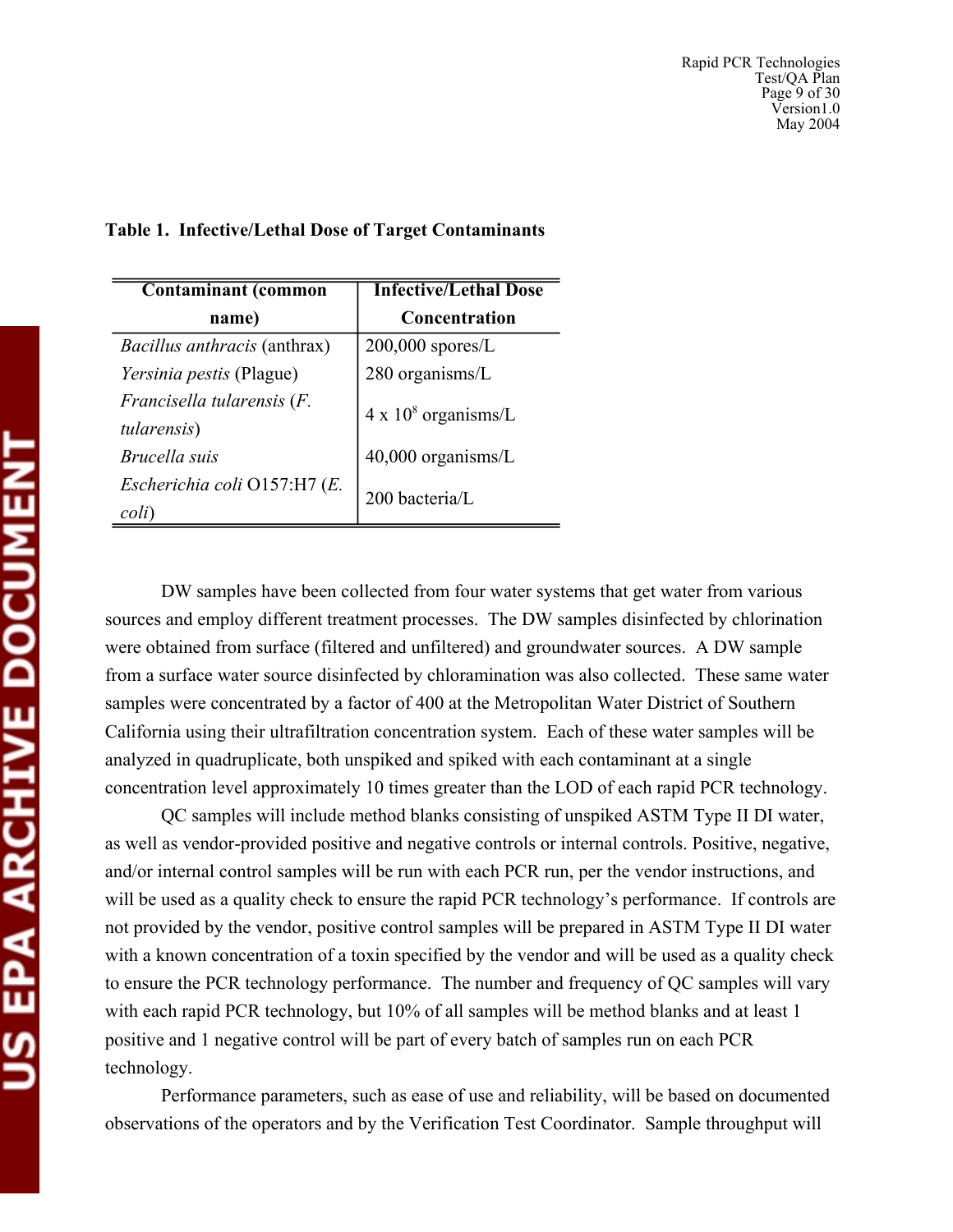be estimated based on the time required to analyze a sample set. All rapid PCR technologies will be tested in the laboratory; while applicable field-portable rapid PCR technologies will be analyzed for their performance and ease of use outside of the laboratory. Because many of the contaminants of interest cannot be safely handled outside of special facilities, the samples analyzed in the field will include method blank samples and non-toxic positive and negative control samples as provided by the vendor. An experienced operator will perform analyses in the field, which will also include evaluations of ease of use while dressed in personal protective equipment (PPE) (i.e., Level C PPE consisting of a splash suit and a filter-type respirator).

Given the agent facility restrictions, vendors will not be able to operate their rapid PCR technologies during this verification test. Each rapid PCR technology will be operated by a Battelle staff member and tested independently. All operators will have experience with and knowledge of PCR technologies in general. The vendor will train the operators by means of a visit to Battelle or a conference call prior to starting the verification test and then will be asked to sign a consent form stating the names of the Battelle staff they have trained. Each operator will manipulate the water samples and reagents to generate solutions that can be analyzed by the rapid PCR technologies. More than one operator may be used by Battelle, but operators will be restricted to only operating rapid PCR technologies on which they have been trained. Because of the potential time requirements for this test, more than one operator may be assigned to each participating technology for the duration of the test.

#### **2.3 Test Samples**

Test samples to be used in this verification test will include PT samples, DW samples, and QC samples. Table 2 lists the number and type of each sample to be analyzed for each contaminant in the verification test. Each type of test sample is described further below.

#### **2.3.1 PT Samples**

PT sample types (listed in Table 2) will be prepared in ASTM Type II DI water. The first type of PT sample will consist of ASTM Type II DI water spiked at five concentration levels of each individual contaminant. The contaminant PT sample concentrations will range from the infective/lethal dose concentration to 50 times the vendor-stated LOD. The infective/lethal dose concentration will be analyzed to document the response of each technology at that important concentration level. Four concentration levels in addition to the infective/lethal dose concentration will be analyzed by each technology. Those concentration levels will be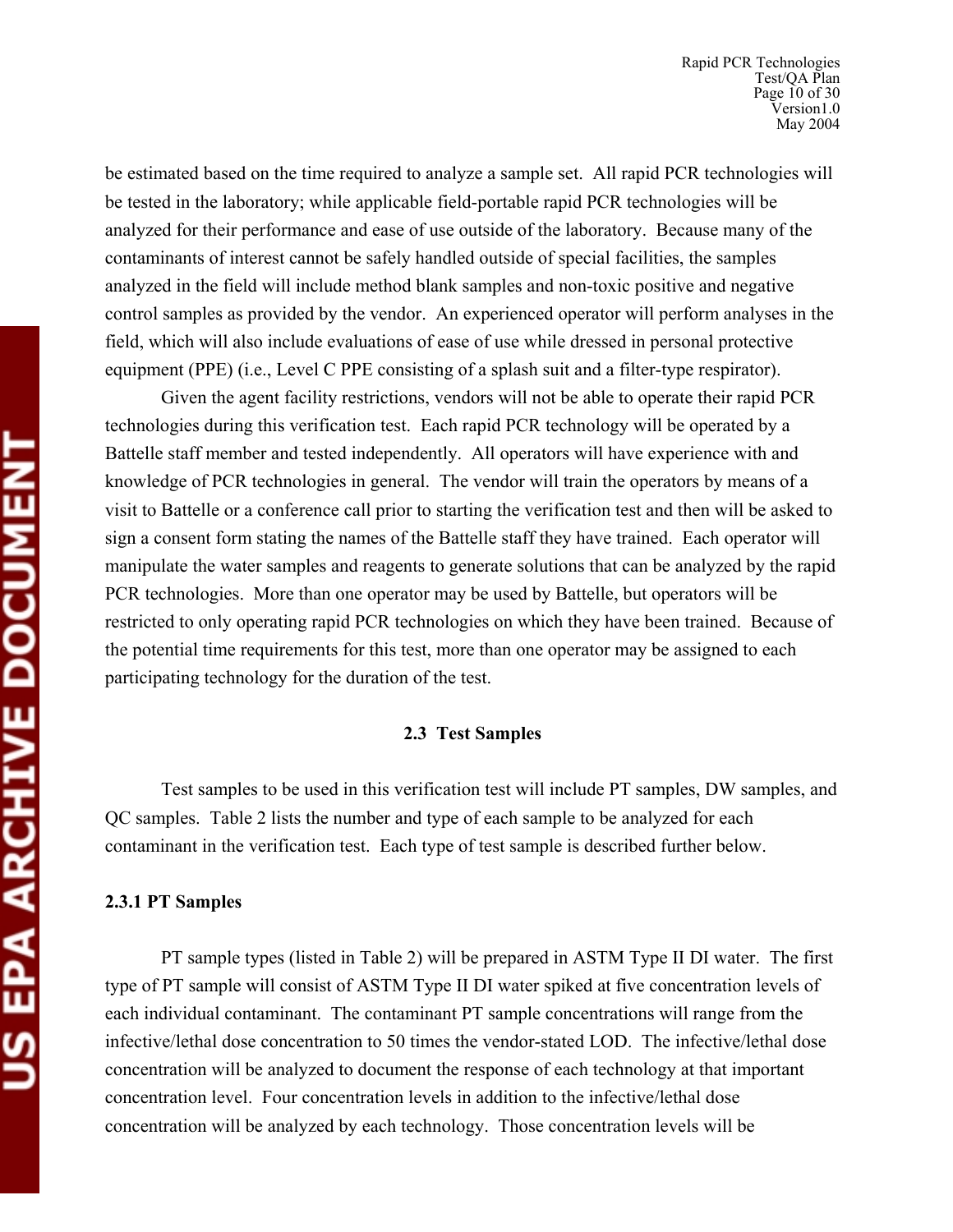approximately 2, 5, 10, and 50 times the LOD of each individual technology. The maximum and minimum concentrations may be limited by the available standards. The PT samples will be prepared for each rapid PCR technology based on the vendor-defined LOD such that samples used for a particular technology contain 2, 5, 10, or 50 times the LOD of that technology. Each concentration level for the PT samples will be analyzed in quadruplicate using the appropriate rapid PCR technology for that sample.

| <b>Performance Test</b><br>(PT) | <b>Performance Factor</b> | <b>Sample Description</b><br><b>Reps</b>                                                              |                |
|---------------------------------|---------------------------|-------------------------------------------------------------------------------------------------------|----------------|
| <b>ASTM Type II DI</b>          | Accuracy, Specificity and | Contaminant PT sample @ infective/lethal dose                                                         |                |
| Water                           | Precision                 | Contaminant PT sample $(a)$ 2 times the LOD <sup>(a)</sup>                                            |                |
|                                 |                           | Contaminant PT sample $@$ 5 times the LOD                                                             |                |
|                                 |                           | Contaminant PT sample $(a)$ 10 times the LOD                                                          |                |
|                                 |                           | Contaminant PT sample $\omega$ 50 times the LOD                                                       |                |
|                                 | Interferent               | Fulvic and humic acids $@$ a total concentration of 1<br>mg/L                                         | $\overline{4}$ |
|                                 |                           | Fulvic and humic acids $\omega$ a total concentration of 1<br>mg/L + contaminant $@$ 10 times the LOD |                |
|                                 |                           | Fulvic and humic acids $\omega$ 5 mg/L                                                                |                |
|                                 |                           | Fulvic and humic acids $\omega$ 5 mg/L + contaminant<br>$(a)$ 10 times the LOD                        |                |
| Ease of Use, Field              |                           | Analysis of method blank in level C suit                                                              | $\overline{3}$ |
|                                 | Portability               | Analysis of unspiked, unconcentrated DW in level<br>C suit                                            | 3              |
|                                 |                           | Analysis of method blank not in suit                                                                  |                |
| <b>Drinking Water</b><br>(DW)   | <b>Performance Factor</b> | <b>Sample Description</b>                                                                             |                |
| Filtered chlorinated            | Matrix Effect             | Concentrated unspiked                                                                                 |                |
| surface water                   |                           | Concentrated and spiked with contaminant $(a)$ 10<br>times the LOD                                    |                |
| Unfiltered                      |                           | Concentrated unspiked                                                                                 |                |
| chlorinated surface<br>water    |                           | Concentrated and spiked with contaminant $@10$<br>times the LOD                                       |                |

| Table 2. Summary of Test Samples for Rapid PCR Technology Verification |  |  |  |
|------------------------------------------------------------------------|--|--|--|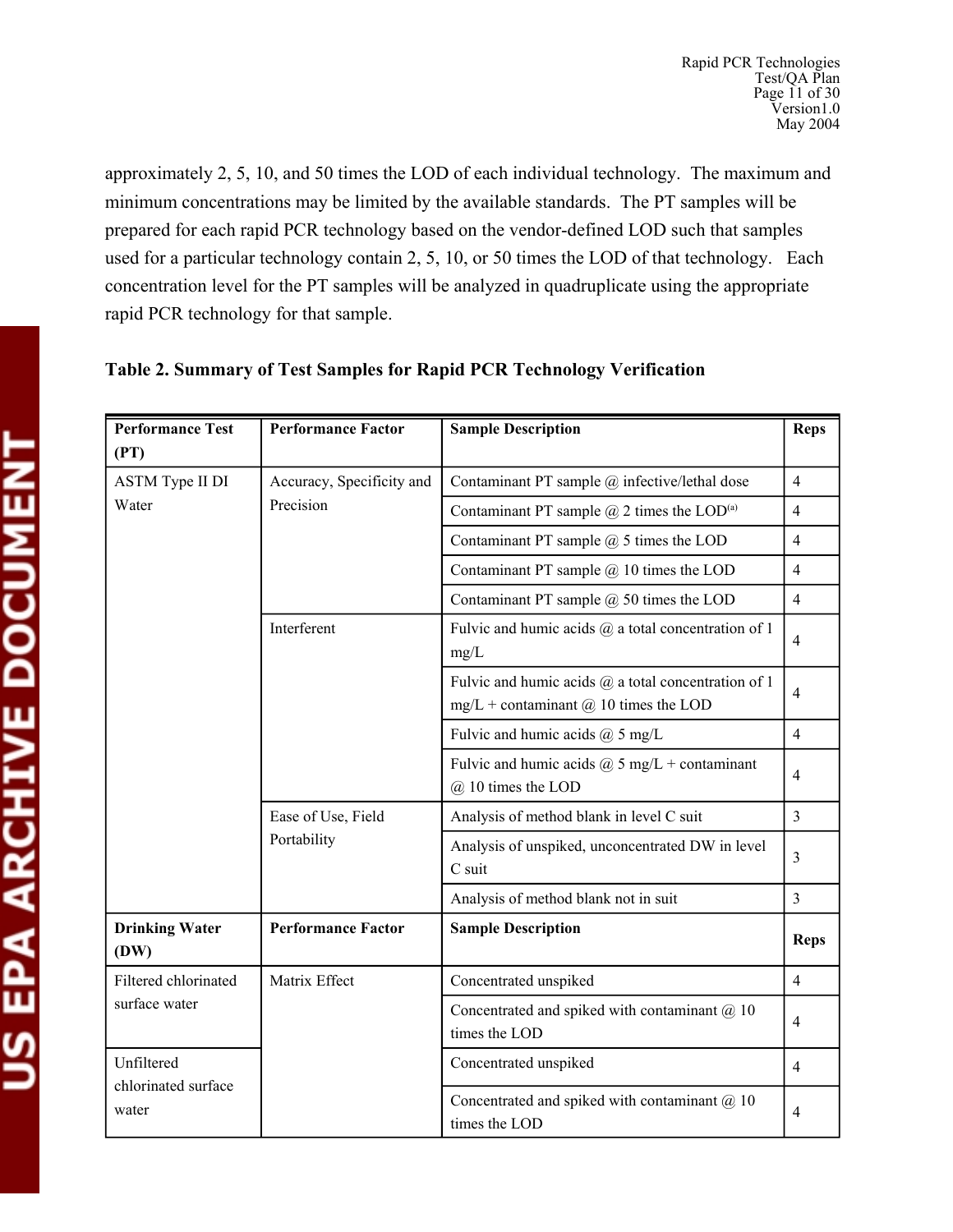| Filtered chlorinated           |                                                     | Concentrated unspiked                                              | 4              |
|--------------------------------|-----------------------------------------------------|--------------------------------------------------------------------|----------------|
| groundwater                    |                                                     | Concentrated and spiked with contaminant $(a)$ 10<br>times the LOD | 4              |
| Filtered                       |                                                     | Concentrated unspiked                                              | $\overline{4}$ |
| chloraminated<br>surface water |                                                     | Concentrated and spiked with contaminant $(a)$ 10<br>times the LOD | 4              |
| <b>Quality Control</b><br>(QC) | <b>Performance Factor</b>                           | <b>Sample description</b>                                          | <b>Reps</b>    |
| Method Blank                   | <b>Quality Check</b>                                | DI water - 10% of all samples                                      | 8              |
| <b>Positive Control</b>        | <b>Quality Check</b>                                | Provided by vendor - at least 1 on every PCR run                   | $Var^{(b)}$    |
| Negative Control               | <b>Quality Check</b>                                | Provided by vendor - at least 1 on every PCR run                   | $Var^{(b)}$    |
|                                |                                                     |                                                                    |                |
|                                | Approximate total number of samples per contaminant |                                                                    | 85             |

(a) LOD in all cases is limit of detection provided by the vendor for their rapid PCR technology.

(b) Number of positive and negative controls will vary based on the number of samples that can be analyzed by the PCR technology in each run.

The second type of PT sample will be potential interferent samples. Because it is anticipated that humic and fulvic acids will be major interferents in real-world uses of rapid PCR technologies for water monitoring, four replicates of each interferent PT sample will be analyzed to determine each rapid PCR technology's susceptibility to these commonly found interferents in DW. The interferent PT samples will contain humic and fulvic acids obtained from the International Humic Substances Society spiked into ASTM Type II DI water. Each of these interferent mixtures will be prepared at two different concentration levels. One concentration will be near the upper limit of what would be expected in drinking water (5 mg/L) and one concentration at a mid-low range of what would be expected (1 mg/L). These spiked interferent levels will be confirmed through analysis of aliquots by the subcontract laboratory. Also, each contaminant will be added to these samples along with the potential interferent, at a concentration of 10 times the LOD, and analyzed in quadruplicate.

## **2.3.2 Drinking Water Samples**

Drinking water samples were collected from four geographically distributed municipal sources (Ohio, New York, California, and Florida) to evaluate the performance of the rapid PCR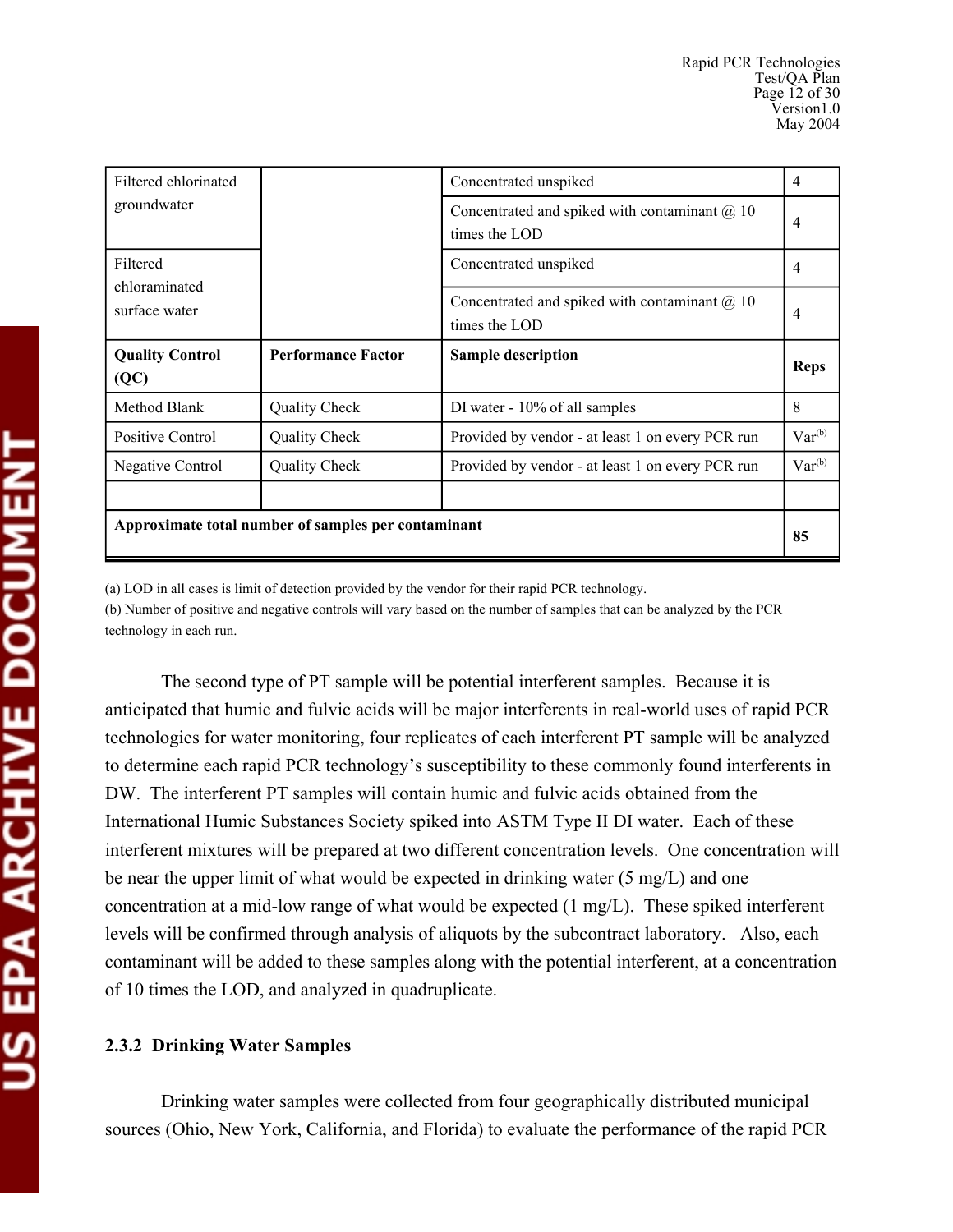technologies with various sample matrices. These samples vary in their source and treatment and disinfection process. All samples have undergone either chlorination or chloramination disinfection prior to receipt. Samples were collected from water utility systems with the following treatment and source characteristics:

- C Chlorinated filtered surface water source
- C Chlorinated unfiltered surface water source
- C Chlorinated filtered groundwater source
- C Chloraminated filtered surface water

All samples were collected in pre-cleaned high density polyethylyne (HDPE) containers. After sample collection, to characterize the DW matrix, an aliquot of each DW sample was sent to a subcontract laboratory to determine the following water quality parameters: concentration of trihalomethanes, haloacetic acids, total organic halides, calcium, magnesium, pH, conductivity, alkalinity, turbidity, organic carbon, and hardness. The DW samples were dechlorinated upon arrival to the Metropolitan Water District of Southern California with sodium thiosulfate pentahydrate to prevent the degradation of some of the contaminants by chlorine. Because realworld applications of PCR technologies to screen water samples rely on pre-concentration of the water sample to be analyzed, approximately 100 L of each of the above sources of DW were dechlorinated and then concentrated through ultrafiltration techniques to a final volume of 250 mL. As shown in Table 2, each DW sample will be analyzed without adding any contaminant, as well as after fortification with each individual contaminant at a single concentration level (10 times the vendor-stated LOD).

#### **2.3.3 QC Samples**

QC samples will include method blank (MB) samples consisting of ASTM Type II DI water, and positive and negative controls, as provided by the vendor. All of the MB QC samples will be exposed to identical sample preparation and analysis procedures as the test samples. Positive and negative controls will be prepared and used according to protocol provided by the vendor. The MB samples will be used to ensure that no sources of contamination are introduced in the sample handling and analysis procedures. At least 10% of the test samples (8 samples) will be MB samples. The vendor provided control samples will indicate to the operator whether the rapid PCR technology is functioning properly and will be added to each run of each technology. To the extent practicable, the test samples will be analyzed blindly by the operator such that at a minimum samples used by the technician for the analysis are marked with a non-identifying number.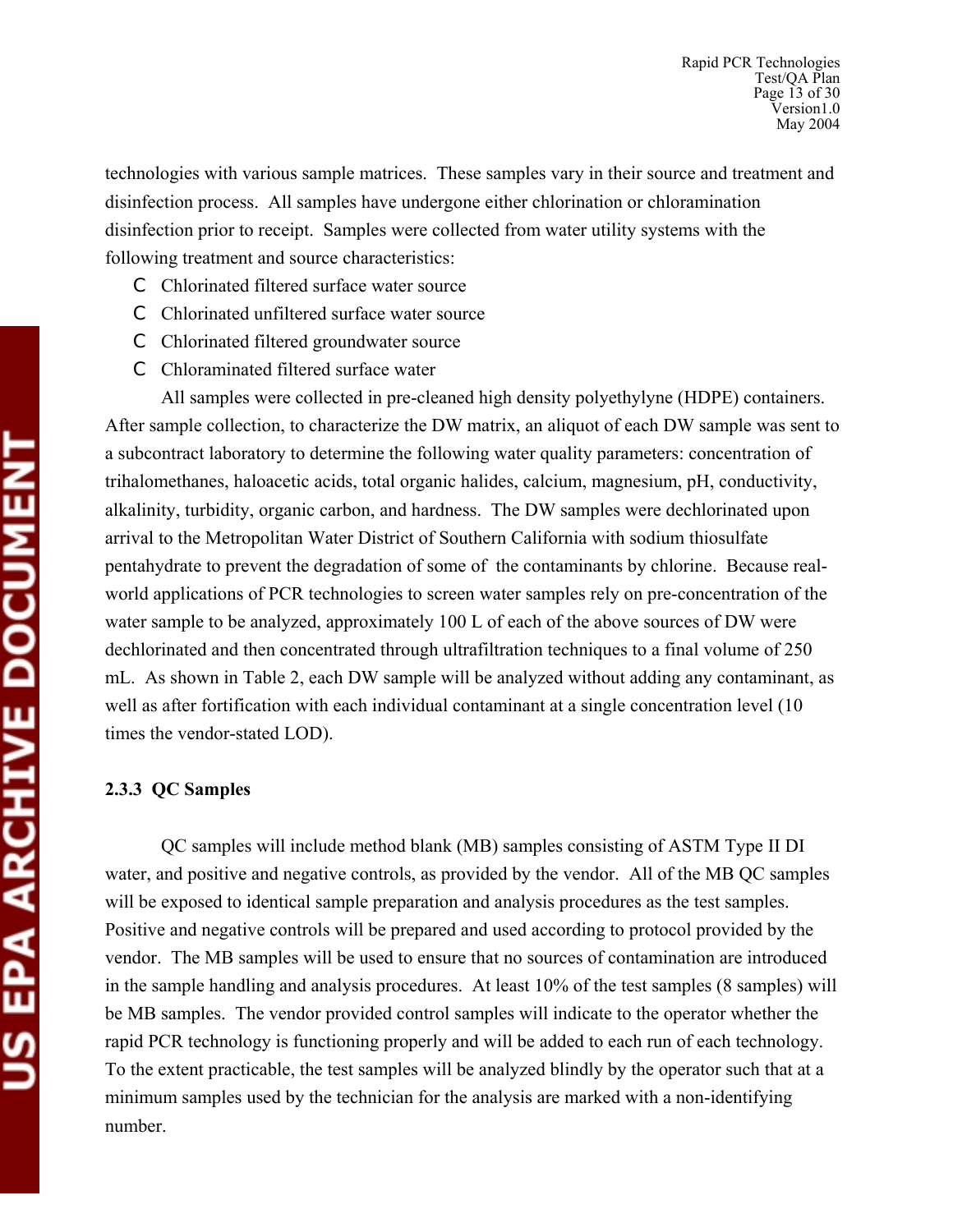Those PCR technologies that are designed to be field portable will be tested outside of the laboratory by an experienced operator. Because many of the contaminants being tested are highly toxic and unsafe to be handled outside of a special facility, method blank samples and non-toxic positive and negative control samples as provided by the vendor will be analyzed in the field portability test. Unconcentrated drinking water samples will also be tested to simulate real-world applications. Because these technologies are meant to be used by first-responders, their performance in the field will also be evaluated under simulated first response conditions by having the operator dressed in Level C PPE. One set of MB samples will be tested without the use of a protective suit.

# **2.4 Reference Method**

For all contaminants, a plate enumeration technique of quantifying bacteria will be followed to confirm the concentration of the stock solution of these contaminants. If necessary, aliquots of the organism to be used for testing may be frozen during the plate enumeration process to ensure that the proper solution concentration is being tested and prevent the organism from multiplying during storage while awaiting the results of the confirmation analysis. For anthrax and plague plate enumeration, the Battelle standard operating procedure (SOP) to be followed is SOP No: MREF X-054<sup>4</sup> "Standard Operating Procedure (SOP) for the Enumeration of BL-2 and BL-3 Bacteria Samples Via the Spread Plate Technique." For *E. coli*, *F. tularensis*, and *Brucella suis*, general laboratory practices for bacteria plate enumeration will be followed.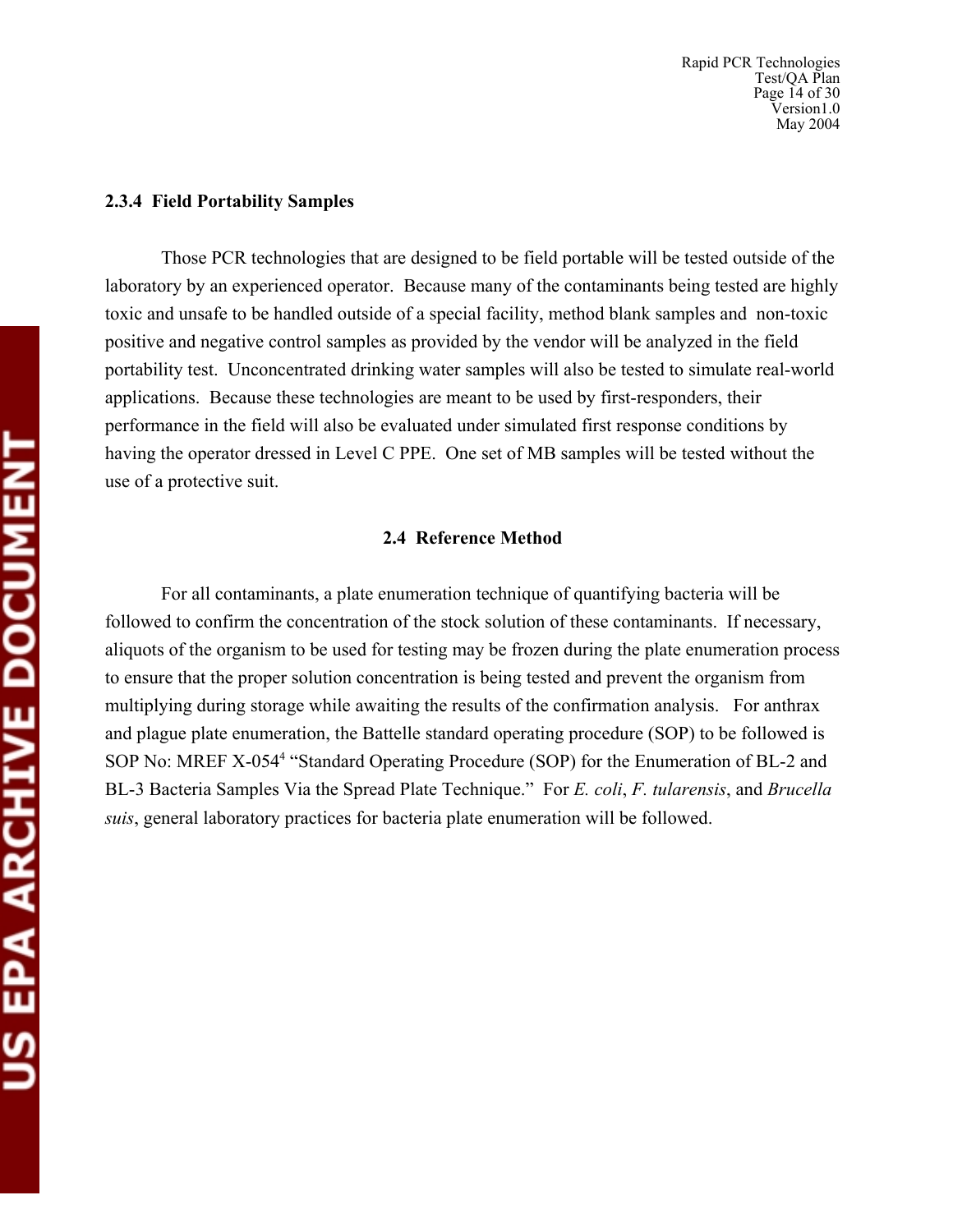# **3.0 MATERIALS AND EQUIPMENT**

In general, this verification test will rely on rapid PCR technology materials and equipment provided by the vendors. Battelle will provide the following equipment and materials for the collection, preparation, storage, and shipment of test samples.

## **3.1 Testing Supplies**

The following supplies will be needed throughout testing for sample collection and preparation of the DW and QC samples:

- C ASTM Type II DI water
- C Various laboratory supplies necessary for accurate preparation of the test samples (i.e., volumetric pipettes, pipette bulbs, Eppendorf micro pipettes/pipette tips, volumetric flasks, disposable pipettes, etc.)
- C Various smaller sizes of pre-cleaned HDPE and glass containers for sample aliquot storage
- C Standards of contaminant and interferents with a known level of purity (NIST traceable or equivalent)
- C Sodium thiosulfate pentahydrate
- C n,n-diethyl-p-phenylenediamine (DPD) tablet
- C Personal protective equipment.

#### **3.2 Field Analysis Supplies**

For the analysis of the method blank samples and unconcentrated, unspiked drinking water samples in the field, Battelle will provide the water used for analysis and the Level C personal protective equipment (PPE). The operators will depend on only supplies provided by the vendor to analyze the samples.

## **3.3 Special Facilities**

The contaminants to be evaluated in this verification test require special handling and/or special facilities. Plague, anthrax, and *Brucella suis* can only be handled in laboratories that are specially designed and certified for the use of chemical and biological agents and by operators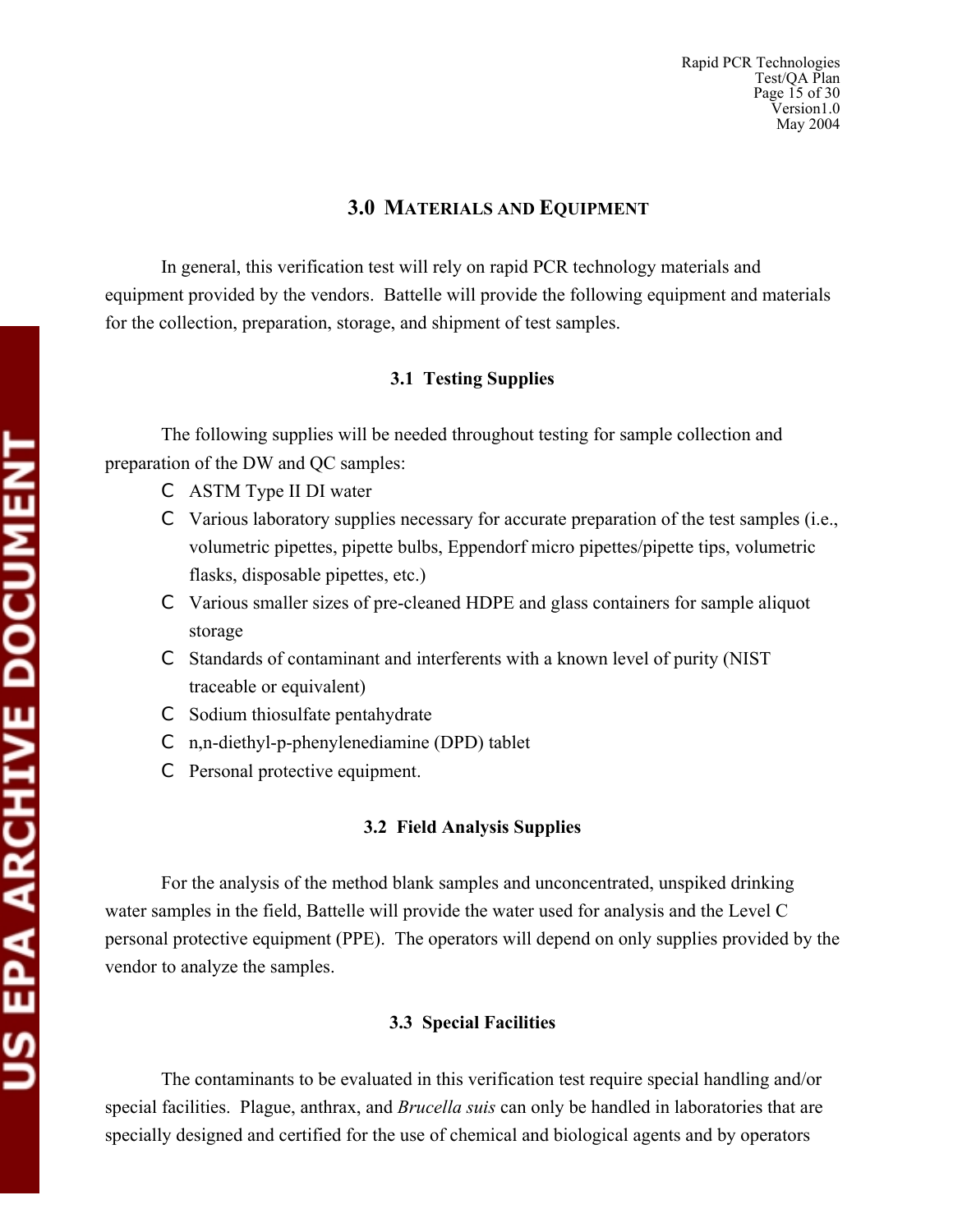who are trained in their use. Battelle's Medical Research and Evaluation Facility (MREF), which is a Department of Defense laboratory-scale facility conducting research with chemical and biological agents, will provide the facilities and staff for verification testing of plague, anthrax, and *Brucella suis*. The MREF is licensed to ship, receive, and handle select agents, as defined by the Centers for Disease Control and Prevention (CDC)<sup>5</sup>. The facility maintains state-of-the-art equipment and professional and technical staffing trained to safely conduct testing and evaluation of hazardous chemical and biological materials.

The MREF and its personnel have the demonstrated capability for storing and safely handling plague, anthrax, and *Brucella suis*. Biological agent use will be according to the CDC Select Agents Program  $(32 \text{ CFR } 626 \text{ and } 627)^5$  administered through the Biological Defense Safety Program and the Battelle MREF Facility Safety Plan. All PCR technologies used in this building will have to go through a decontamination process involving hydrogen peroxide vapor spray to eliminate the possibility of any anthrax or plague remaining on or in the instrument. The decontamination step has previously been used on computers and other sensitive electronic equipment without harm to the technology.

*E. coli* and *F. tularensis* are not required to be used in a specially designed facility as are anthrax, plague, and *Brucella suis,* but they do require special handling, thus testing of these bacteria will take place in qualified laboratories in either the Battelle Columbus Operations or MREF facilities.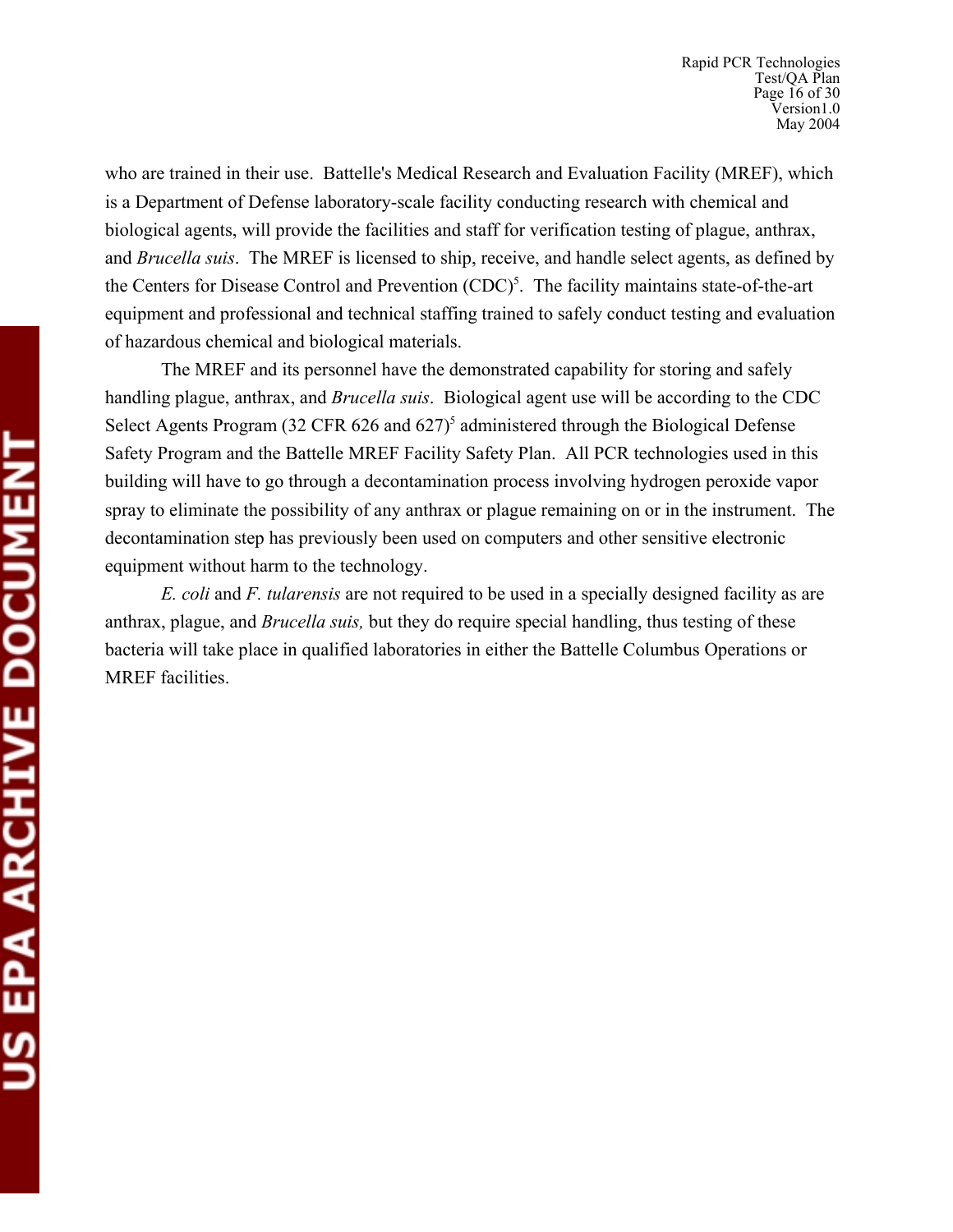#### **4.0 PROCEDURES**

#### **4.1 Test Sample Collection, Preparation, and Storage**

Stock solutions of each contaminant and interferent will be prepared in ASTM Type II DI water or appropriate reagent from certified standards. The concentration of all stock solutions will be confirmed using a plate enumeration method. If possible, solutions will be prepared on a daily basis for all bacteria. However, because the concentration of some organisms can change over the course of a day, aliquots of the solution to be used for spiking the samples may be prepared and frozen while the confirmation analyses are performed. Samples confirmed to contain adequate levels of the organism would then be thawed and used as needed.

PT samples will be prepared in ASTM Type II DI water using the aforementioned stock solutions. Aliquots of each stock solution will be diluted to the appropriate concentration using volumetric pipettes and glassware. The DW samples were collected as described in Section 2.3.2. Because free chlorine will degrade many of the contaminants and interferences during storage, the samples were immediately dechlorinated with sodium thiosulfate pentahydrate (or other dechlorination reagents as per vendor protocol). The dechlorination of the DW was qualitatively confirmed by adding a diethyl-p-phenylene diamine (DPD) tablet to an aliquot of DW. If the water did not turn pink, the dechlorination process was determined to be successful. If the water did turn pink, additional dechlorinating reagent was added and the dechlorination confirmation procedure was repeated. Once dechlorination was confirmed, 100 L of each DW sample was concentrated as described previously, and approximately 25 L remained unconcentrated. The dechlorinated concentrated DW samples will be analyzed unspiked and spiked. Aliquots of each bacteria stock solution will be diluted with DW samples to the appropriate concentration. All spiked DW samples will go through the appropriate vendor-specified DNA preparation/isolation procedure on the same day as they are spiked.

#### **4.2 Sample Identification**

Aliquots to be analyzed by each rapid PCR technology will be drawn from the PT, QC or DW samples and placed in sample containers with unique identification (ID) numbers. A master log of the samples and sample ID numbers for each rapid PCR technology will be maintained by Battelle. The ID number, date, person collecting, sample location, and time of collection was recorded on a chain-of-custody form for all field samples.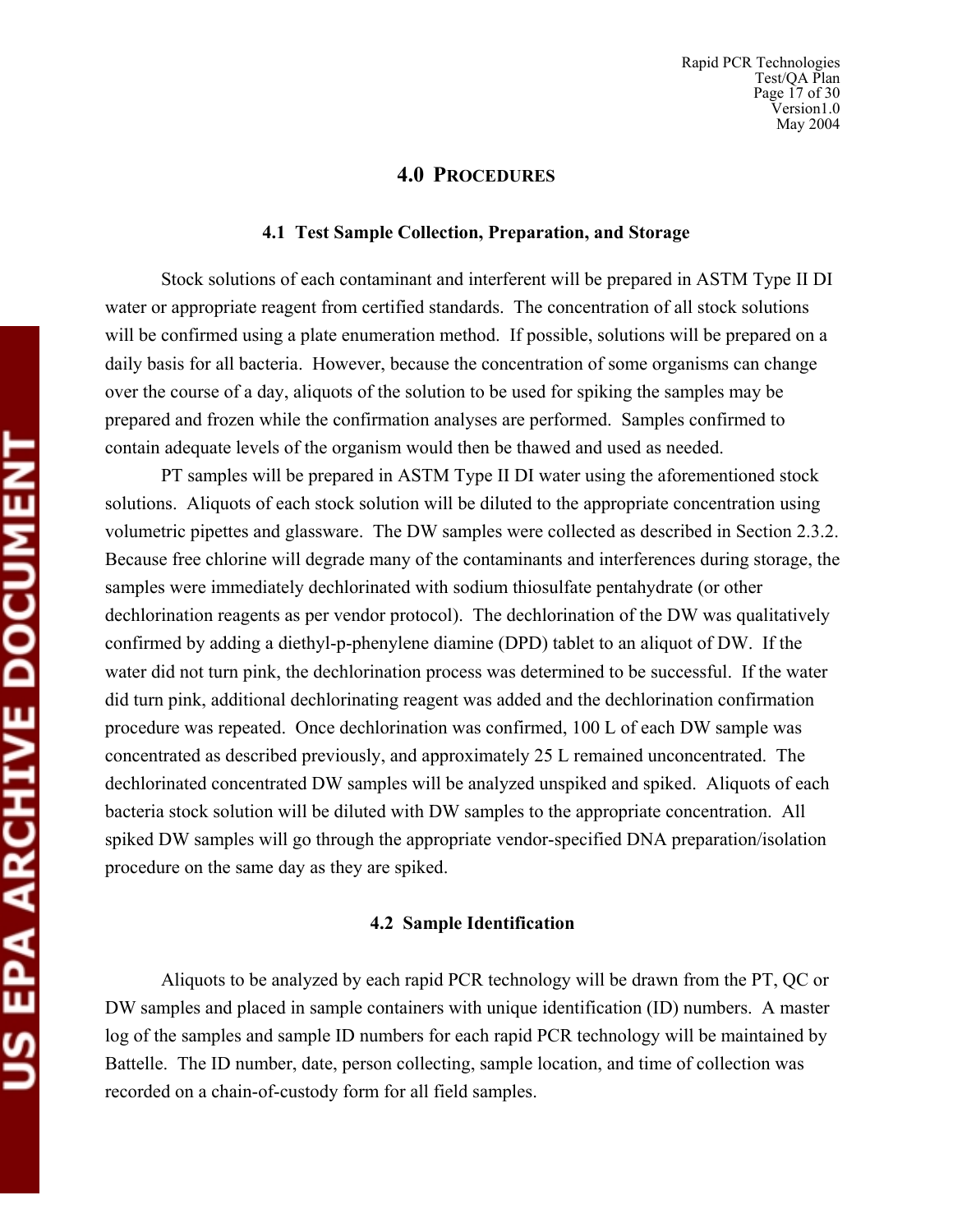#### **4.3 Sample Analysis**

#### **4.3.1 Drinking Water Characterization**

Table 3 lists the methods used to characterize the DW samples collected from the various water sources by the subcontract laboratory. An aliquot of each DW sample was sent to Aqua Tech Environmental Laboratory prior to concentration to determine the water quality parameters listed in Table 3. Because the water samples were collected and then transported and tested at later dates, some of the water quality parameters may have changed slightly prior to testing with the rapid PCR technologies. Information produced on physio-chemical parameters of drinking water by the subcontract laboratory will be utilized for verifying performance of the rapid PCR technologies.

| <b>Parameter</b>      | <b>Method</b>           | <b>Method Detection</b><br>Limits <sup>(b)</sup> |  |
|-----------------------|-------------------------|--------------------------------------------------|--|
| Turbidity             | EPA 180.1 <sup>6</sup>  | $0.067$ ntu                                      |  |
| Organic carbon        | SM 53107                | $0.7 \text{ mg/L}$                               |  |
| Specific conductivity | SM 25107                | $2 \mu m$ ho                                     |  |
| Alkalinity            | SM 23207                | $2 \text{ mg/L}$                                 |  |
| pH                    | EPA 150.1 <sup>8</sup>  | <b>NA</b>                                        |  |
| Hardness              | EPA 130.2 <sup>8</sup>  | $5 \text{ mg/L}$                                 |  |
| Total organic halides | SM 5320 <sup>7</sup>    | $5 \mu g/L$                                      |  |
| Trihalomethanes       | EPA 524.2 <sup>9</sup>  | $0.5 \mu g/L$ /analyte                           |  |
| Haloacetic acids      | EPA 552.2 <sup>10</sup> | $1.0 \mu g/L$ /analyte                           |  |

**Table 3. Physio-Chemical Characterization of Drinking Watera** 

(a) Physio-chemical DW characterization to be performed by the subcontract laboratory (b) Method detection limits based on standard methods.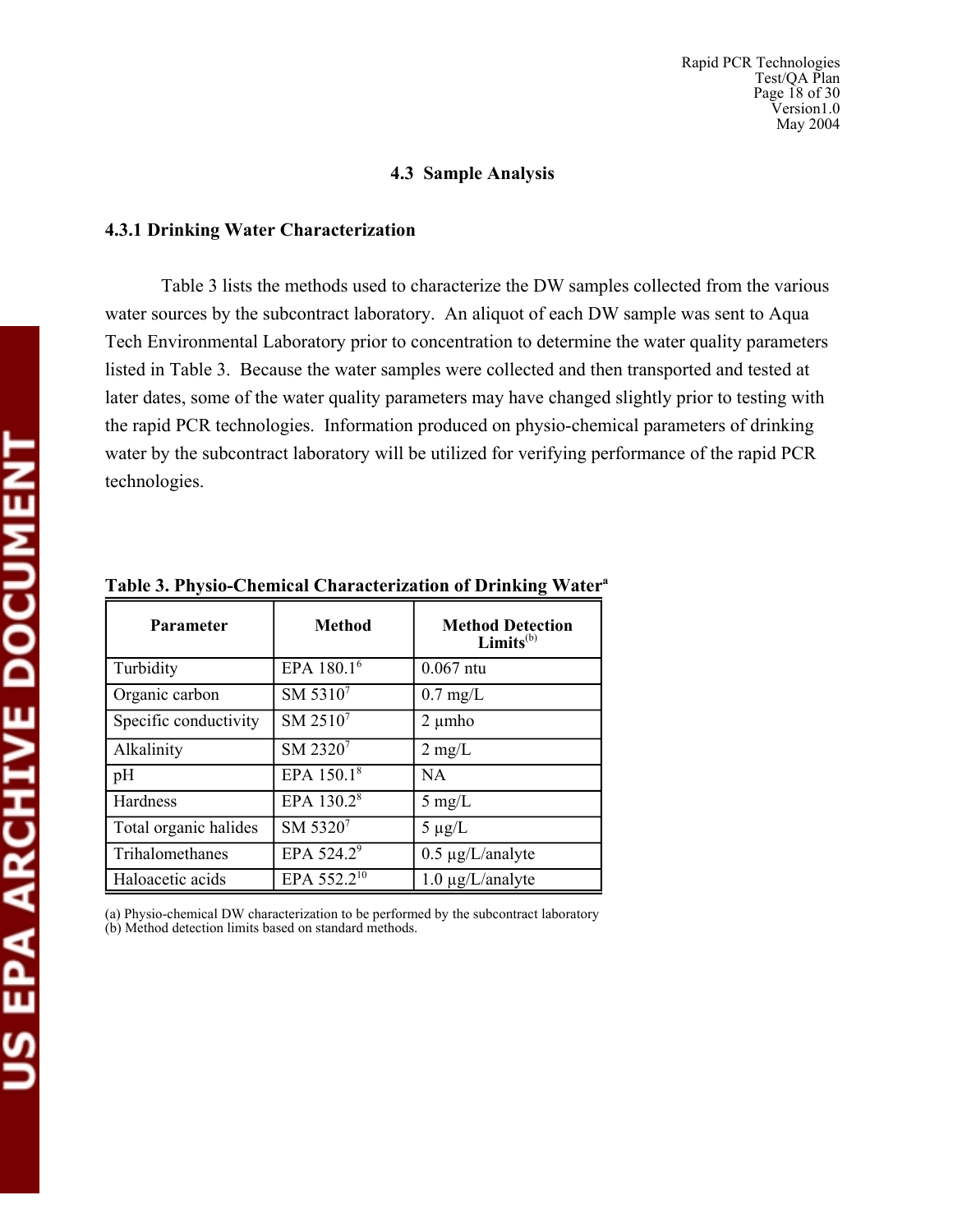#### **4.3.2 Stock Solution Confirmatory Methodologies**

The concentration of all contaminants will be confirmed by a plate enumeration method following Battelle SOP No.: MERF X-054 and Battelle general laboratory practices for plate enumeration. For the interferent samples, the concentration of humic and fulvic acid will be confirmed by Standard Method  $5310<sup>7</sup>$  for total and dissolved organic carbon by the subcontract laboratory.

#### **4.4 Rapid PCR Technologies**

Each vendor will provide rapid PCR technologies, consumables (e.g., reagents and controls), and other necessary equipment (e.g. DNA extraction and purification reagents and/or equipment) for the analysis of all samples. The full set of samples listed in Table 2, unless otherwise noted, will be analyzed by each rapid PCR technology for each applicable contaminant. The analyses will be performed according to the vendor's recommended procedures as described in the standard written instructions or manual provided with the rapid PCR technologies. Calibration and maintenance of the rapid PCR technologies will be performed as specified in the written instructions or manual.

Rapid PCR technology results will be recorded manually by the operators on data sheets designed specifically for this verification test. Where applicable, electronic results from the supplied technology software will also be coded and stored. In addition to the rapid PCR technology results, the data sheets will include records of the time required for sample analysis and the operator observations concerning the use of the rapid PCR technology (e.g., ease of use, maintenance, etc.).

#### **4.5 Schedule**

The verification test described here will take place during approximately four to seven weeks in late May - July 2004 at Battelle's laboratories in West Jefferson and Columbus, Ohio, and at a nearby non-laboratory location. It will be necessary for participating vendors to provide their rapid PCR technologies to Battelle prior to testing so staff may become familiar with operating the rapid PCR technologies before testing begins. Vendor staff are requested to provide training in operating the rapid PCR technologies either in person or by teleconference. Unused rapid PCR technologies and associated equipment will be returned to the vendors at the completion of report writing. As appropriate, rapid PCR technologies will be decontaminated by being exposed to a vapor of hydrogen peroxide before being returned to the vendor.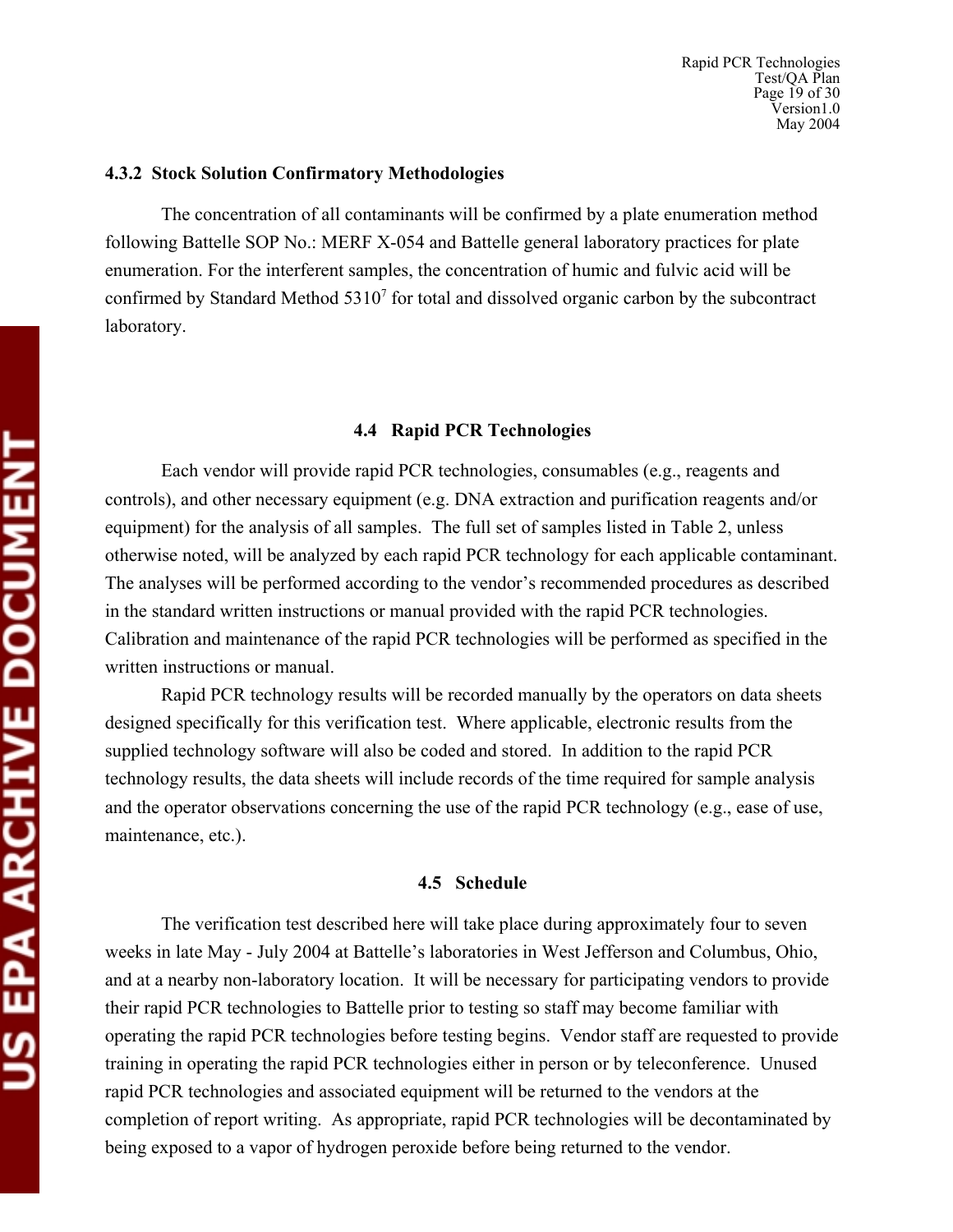#### **5.0 DATA HANDLING AND REPORTING**

#### **5.1 Data Acquisition and Review**

Various types of data will be acquired and recorded electronically or manually by Battelle during this verification test. Table 4 summarizes the type of data to be recorded. All data and observations will be documented by Battelle staff on data sheets or in laboratory record books. Results from the reference methods will be compiled in written or electronic format.

Records received by or generated by Battelle staff in the verification test will be reviewed by a another Battelle staff member within two weeks of receipt or generation, respectively, before the records are used to calculate, evaluate, or report verification results. This review will be performed by a Battelle technical staff member involved in the verification test, but not the staff member that originally received or generated the record. The review will be documented by the person performing the review by adding his/her initials and date to a hard copy of the record being reviewed. This hard copy will then be returned to the Battelle staff member who will be storing the record. In addition, data calculations performed by Battelle will be spot-checked by Battelle technical staff to ensure that calculations are performed correctly. Calculations to be checked include any statistical calculations described in this test/QA plan. The data obtained from this verification test will be compiled and reported independently for each rapid PCR technology. The Verification Report prepared and provided to the vendor will address only the vendor's technology submitted for performance verification (not other technologies submitted by other vendors that might also have been verified under the ETV program).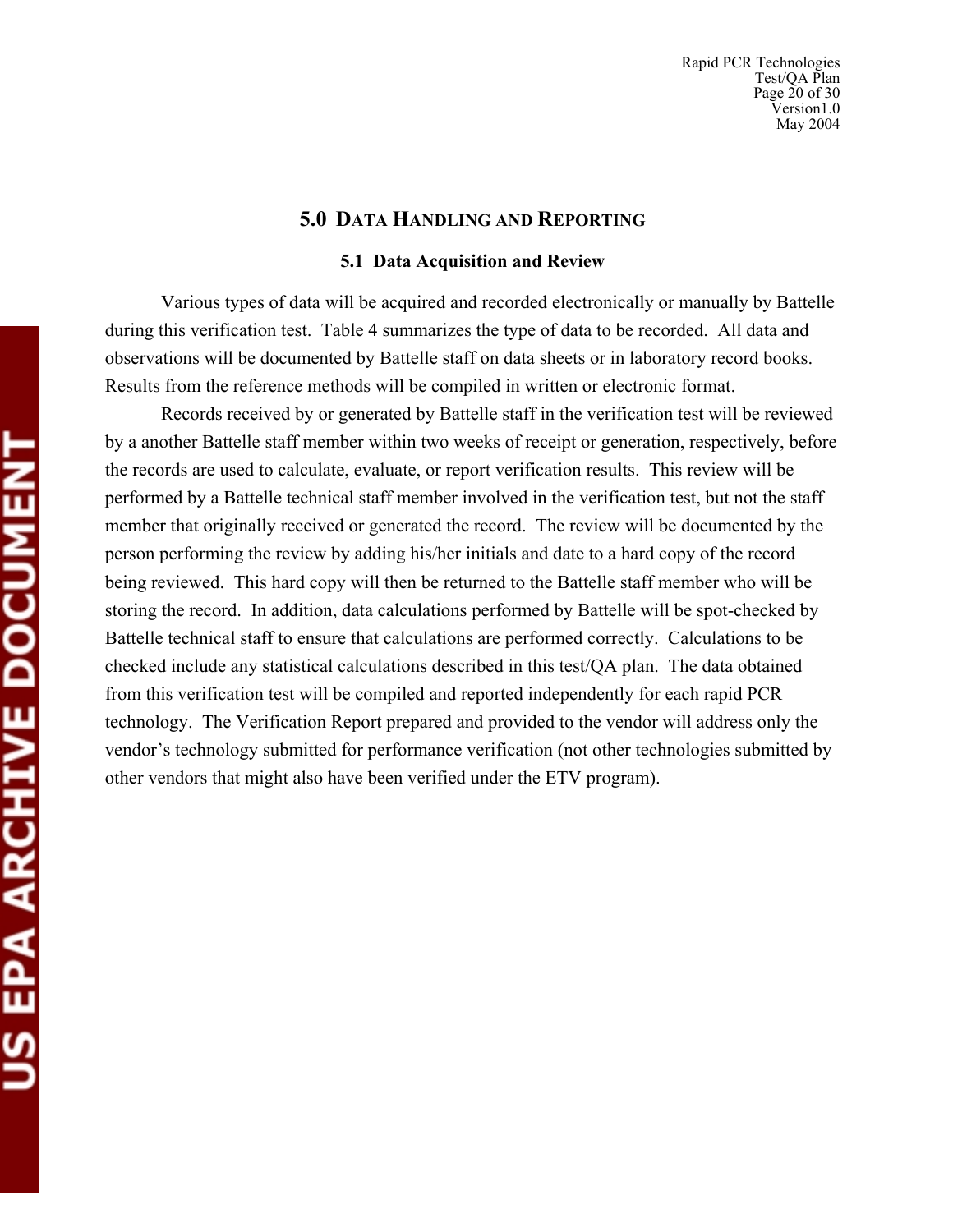| Data to Be<br><b>Recorded</b>                                                                                                             | <b>Where Recorded</b>                                                | <b>How Often Recorded</b>                                       | <b>Disposition of Data</b> <sup>(a)</sup>                                                                   |
|-------------------------------------------------------------------------------------------------------------------------------------------|----------------------------------------------------------------------|-----------------------------------------------------------------|-------------------------------------------------------------------------------------------------------------|
| Dates and times of<br>test events                                                                                                         | ETV data sheets                                                      | Start/end of test, and<br>at each change of a<br>test parameter | Used to<br>organize/check test<br>results; manually<br>incorporated in data<br>spreadsheets as<br>necessary |
| Calibration<br>information and<br>results for physico-<br>chemical<br>parameters<br>(temperature,<br>salinity, pH,<br>conductivity, etc.) | ETV data sheets                                                      | Prior to sample<br>preparation                                  | Manually incorporated<br>in data spreadsheets as<br>necessary                                               |
| Sample collection<br>and preparation<br>information,<br>including chain-of-<br>custody                                                    | ETV data sheets<br>and chain-of-<br>custody forms                    | At time of sample<br>collection and<br>preparation              | Used to<br>organize/check test<br>results; manually<br>incorporated in data<br>spreadsheets as<br>necessary |
| Rapid PCR<br>technology<br>procedures and<br>sample results                                                                               | ETV data sheets                                                      | Throughout test<br>duration                                     | Manually incorporated<br>in data spreadsheets                                                               |
| Reference method<br>procedures and<br>sample results                                                                                      | ETV data sheets,<br>or data acquisition<br>system, as<br>appropriate | Throughout sample<br>analysis process                           | Transferred to<br>spreadsheets                                                                              |

#### **Table 4. Summary of Data Recording Process**

(a) All activities subsequent to data recording are carried out by Battelle.

#### **5.2 Data Analysis**

The technologies participating in this verification test will only be evaluated for qualitative results (i.e., yes/no responses to samples) based on the expected application of these technologies as rapid screening tools. All data analyses will be based on these qualitative results.

#### **5.2.1 Accuracy**

The accuracy will be assessed by evaluating how often the rapid PCR technology result is positive in the presence of a concentration above the LOD. An overall percent agreement will be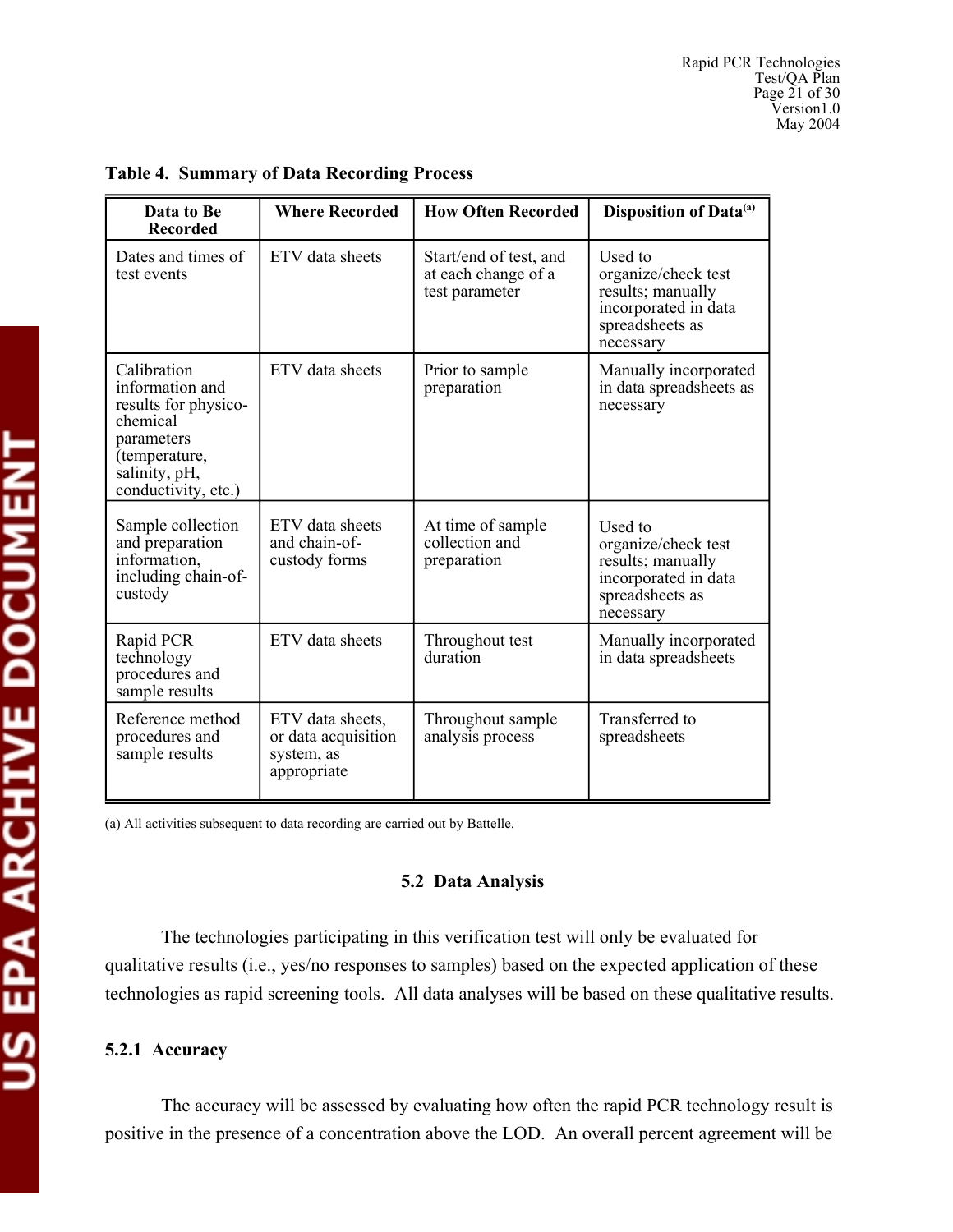determined by dividing the number of positive responses to the overall number of analyses of spiked samples.

#### **5.2.2 Precision**

Precision measures the repeatability and reproducibility of PCR technology responses. The precision of the four replicates of each sample set will be assessed. Responses will be considered inconsistent if one or more of the four replicates differs from the response of the other samples in the replicate set. The overall precision for each rapid PCR technology will be assessed by calculating the overall number of consistent responses of all the sample sets.

#### **5.2.3 Specificity**

The specificity will assess the rapid PCR technology's ability to detect the absence of the contaminant when it is truly absent. An overall specificity rate will be determined by dividing the number of negative responses by the total number of unspiked samples or method blanks.

#### **5.2.4 False Positive/False Negative Responses**

A false positive response will be defined as a detectable or positive rapid PCR technology response when the ASTM DI water, including interferent samples, or drinking water sample is not spiked at all. Because most of the contaminants being tested can occur naturally in water, and because rapid PCR technologies cannot distinguish between live and dead organisms, each DW sample will be plate enumerated to verify the presence or absence of the contaminant of interest. A false positive rate will be reported as the frequency of false positive results out of the total number of unspiked samples or method blanks, as in the specificity calculation.

A false negative response is defined as a non-detectable response or negative response when the sample was spiked with a contaminant at a concentration greater than the LOD. Reagent blanks, PT (contaminant and interferent) samples, and DW samples will be included in the analysis. A false negative rate will be evaluated as the frequency of false negative results out of the total number of spiked samples for a particular contaminant.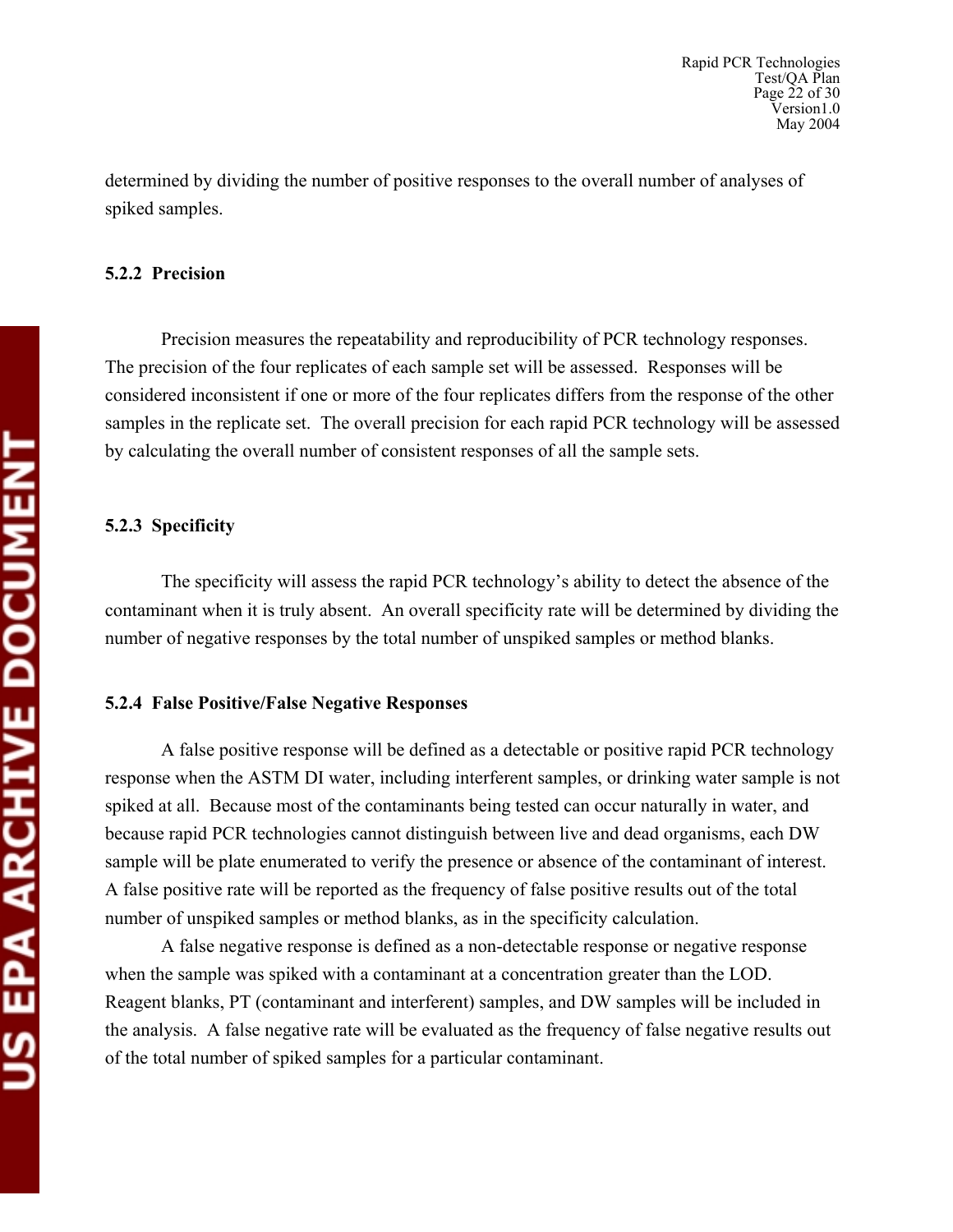#### **5.2.5 Matrix Interferences**

The potential effect of the DW matrix on the rapid PCR technology performance will be evaluated qualitatively by comparing the results for the spiked and unspiked DW samples to those for the PT samples. The results indicating the correct or incorrect reporting of the presence of a contaminant will be evaluated.

#### **5.2.6 Field Portability**

The results obtained from the measurements made on samples in the laboratory and field setting will be compiled independently for each rapid PCR technology that is designated as being field portable and assessed for comparability of the measurements under the different environmental conditions. The results obtained from unspiked, unconcentrated drinking water samples in the field will also be evaluated. Also, qualitative observations of each technology's performance in a non-laboratory setting will be made by the Verification Test Coordinator and operators. Factors such as the ease of transport and set-up, demand for electrical power, and space requirement will be documented and discussed in the report. Dexterity issues and ease of use will also be evaluated under a first-responder scenario where the operator will test samples in a Level C PPE. These results will be compared to field portability tests done without the use of a protective suit.

#### **5.3 Reporting**

The data obtained in the verification test will be compiled separately for each rapid PCR technology, and the data evaluation methods described in Section 5.2 will be applied to each data set without comparison to any other rapid PCR technology. Following completion of the data evaluation, a draft verification report will be prepared for each rapid PCR technology. The verification report will individually address each rapid PCR technology submitted for performance verification, not other technologies submitted for verification under the same test. The verification report will describe the verification test procedures and document the results. Each draft verification report will be submitted to the corresponding vendor for review and comment. Each draft report will be revised in response to the comments provided by the vendor. The revised reports will be submitted for external peer review, revised again to address the peer review comments, and submitted to EPA for final approval.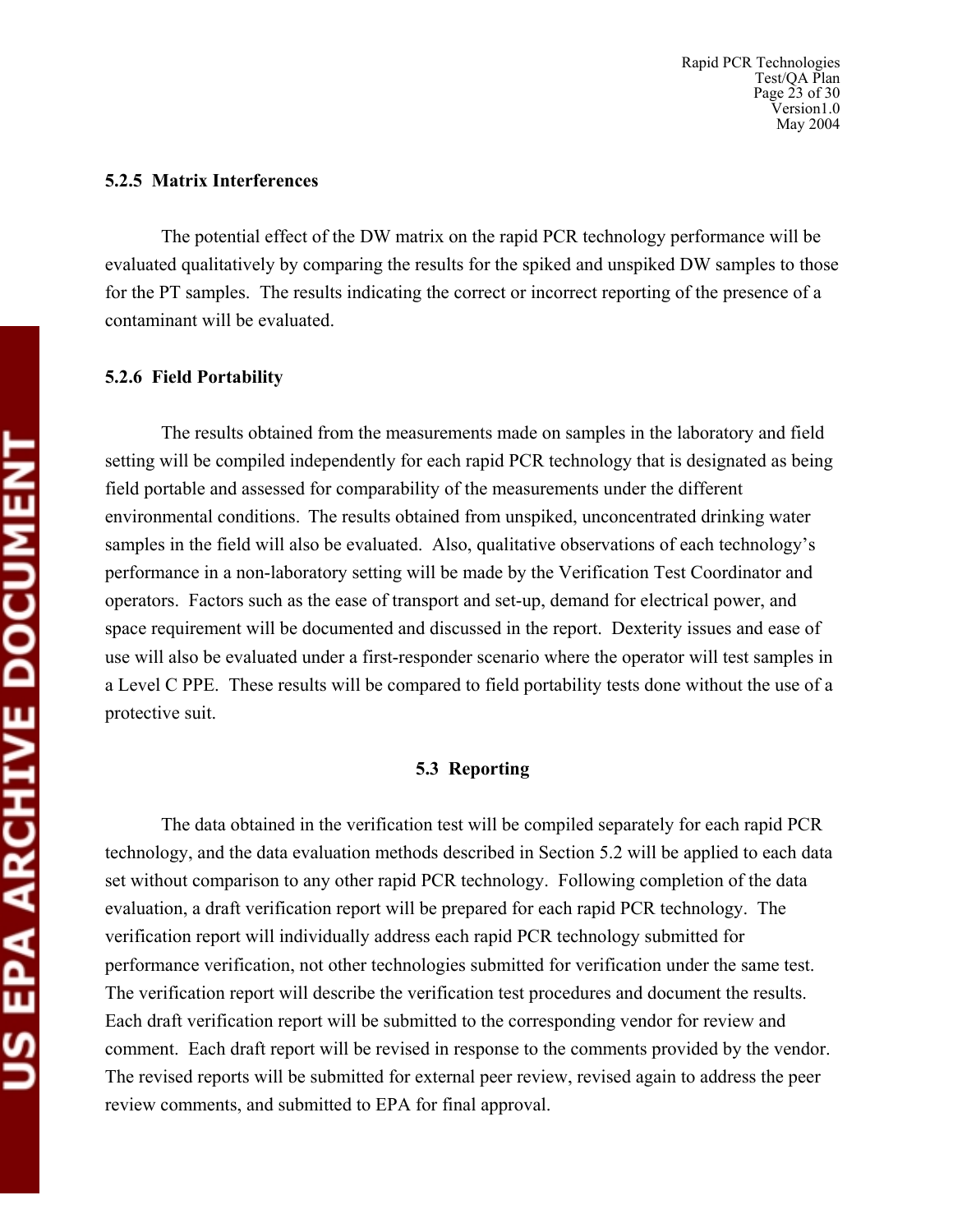A verification statement will also be prepared for each rapid PCR technology. The verification statement is a two to four page summary of the rapid PCR technology, test procedures, and results. The verification statement will follow the same review and revision process as the verification reports. Upon final approval by EPA, each verification statement will be signed by a senior Battelle manager and an EPA laboratory director. Final verification reports and statements are expected to be posted on the ETV website (http://www.epa.gov/etv), and original signed verification statements will be provided to the vendor.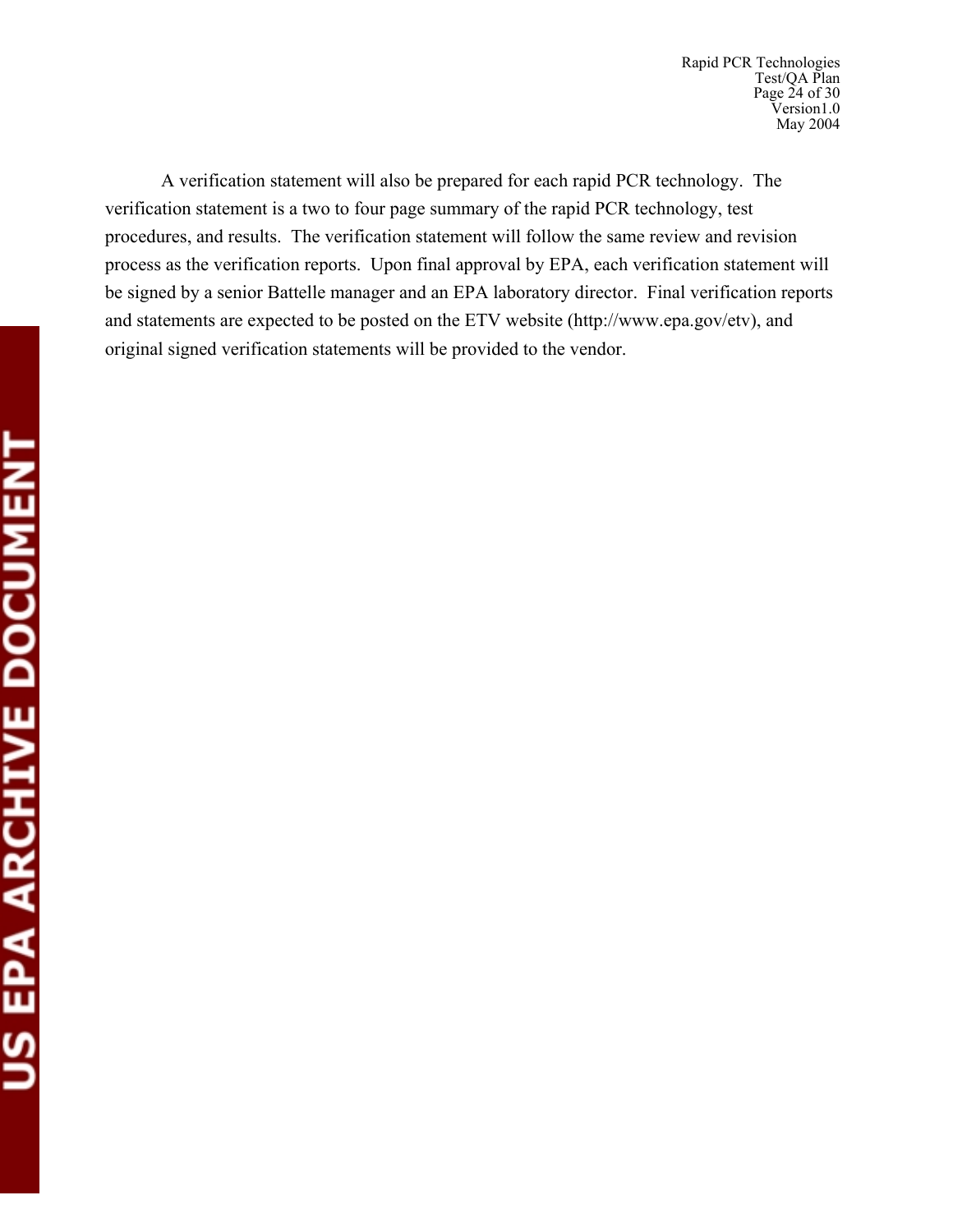# **6.0 QUALITY ASSURANCE /QUALITY CONTROL**

The QA/QC activities associated with this verification test will focus primarily on sample preparation and handling, data recording and analysis, and reference laboratory analysis. An independent audit covering each of these areas will be performed by the Battelle Quality Manager to ensure the quality of the verification test.

#### **6.1 Sample Chain-of-Custody Procedures**

Sample custody was documented throughout collection, shipping, and analysis of the samples from the water utility to Battelle laboratories. Similar documentation will be recorded for shipping and analysis of samples to the subcontract laboratories. Sample chain-of-custody procedures will be in accordance with the Battelle SOP ASAT II-007<sup>11</sup>, *Sample Chain-of-Custody for Dioxin/Furan Analysis.* The chain-of-custody form summarizes the samples collected and analyses requested. The chain-of-custody form will track sample release from the field to the Battelle laboratory, and from the Battelle laboratory to the subcontract laboratory. Each chain-ofcustody form will be signed by the person relinquishing samples once that person has verified that the chain-of-custody form is accurate. The original sample chain-of-custody forms accompany the samples; the shipper will keep a copy. Upon receipt at the sample destination, chain-ofcustody forms will be signed by the person receiving the samples once that person has verified that all samples identified on the chain-of-custody forms are present in the shipping container. Any discrepancies will be noted on the form and the sample receiver will immediately contact the Verification Test Coordinator to report missing, broken, or compromised samples. The recipient will retain a copy of the form while the original chain-of-custody form will be sent back to the Verification Test Coordinator for storage in the study file.

#### **6.2 Rapid PCR Technology Calibration**

Prior to analysis, the Verification Test Coordinator will identify which rapid PCR technologies require calibration. All such rapid PCR technologies will be calibrated according to vendor directed procedures. Other equipment provided by the vendor will be calibrated based on vendor requirements.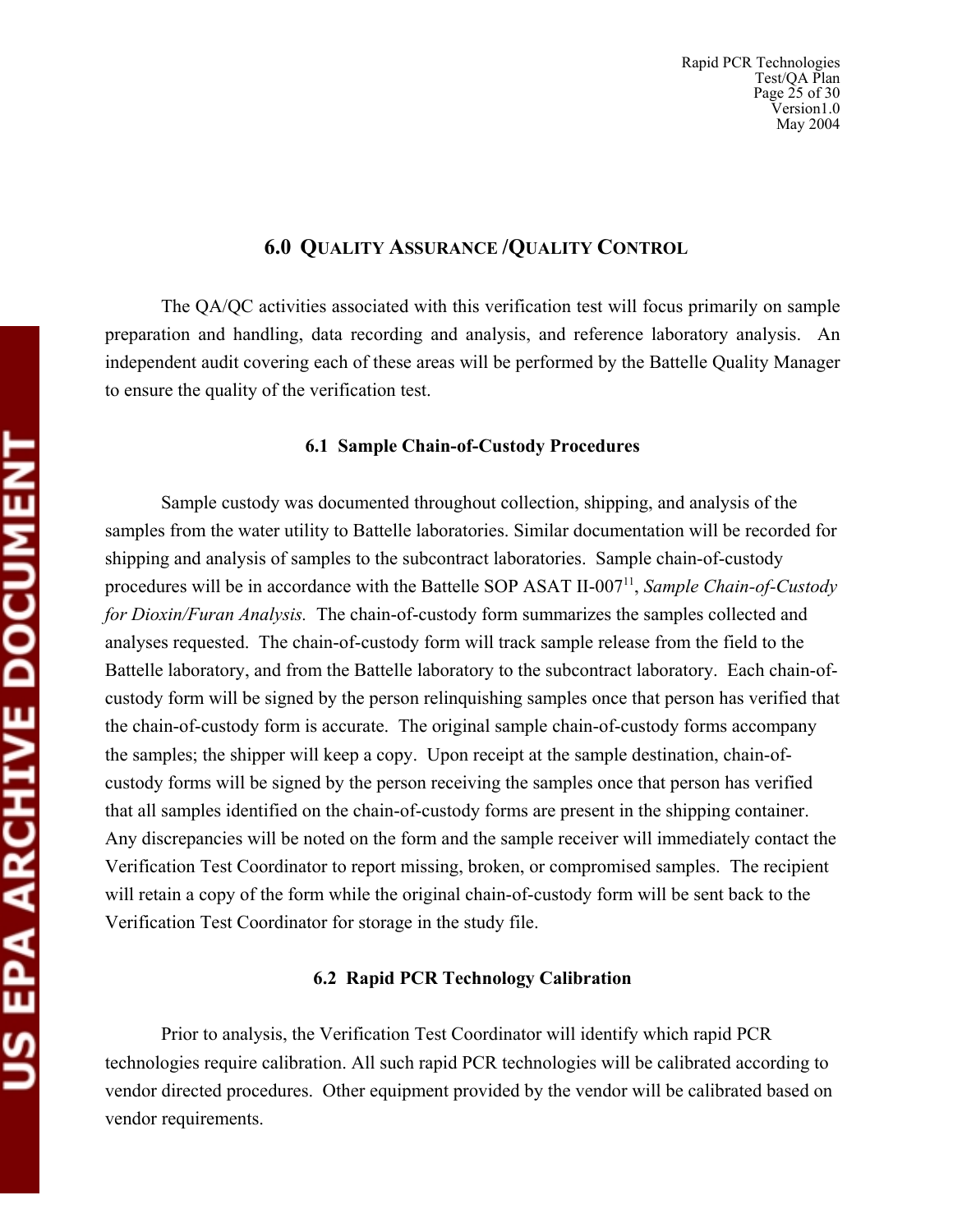#### **6.3 Equipment Calibration**

 For physio-chemical characterization, analytical equipment was calibrated by the subcontract laboratory according to the procedure specified in the standard method. Similar calibration will be performed for interferent conformation. Pipettes will be calibrated according to the procedure outlined in Battelle SOP No: VI-025<sup>12</sup>. Pipettes will be calibrated semiannually and the calibration service will provide a calibration certificate.

#### **6.4 QC of Stock Solutions Preparation and DW Characterization**

Battelle QA staff will provide oversight of the stock solution preparation for all contaminants. The concentration of the stock solutions of all contaminants will be confirmed by the plate enumeration method. Additionally, each unspiked DW sample will be analyzed by this method to confirm the absence of these bacteria. Method blanks and control spikes will be analyzed by the subcontract laboratory performing confirmation analysis on the humic and fulvic acid samples and water quality parameters. Method blanks and control spikes will be analyzed with every batch of samples processed. Method blank and control spikes of interferences will be analyzed in accordance with standard methods and QC limits specified therein.

#### **6.5 Audits**

#### **6.5.1 Technical Systems Audit**

The Battelle Quality Manager will conduct a technical systems audit at least once during the course of the verification test. The purpose of this audit is to ensure that the verification test is being performed in accordance with this test/ $QA$  plan and the AMS  $QMP<sup>1</sup>$ , and that all procedures described in this test/QA plan are being followed. This audit will review the standards and methods used, compare actual test procedures to those specified in this test/QA plan, and review data acquisition and handling procedures. An independent technical systems audit may also be performed by EPA Quality Management staff during the verification test at EPA's discretion.

Before using an outside laboratory to perform stock solution confirmation analyses, the Battelle Quality Manager conducts an audit of the laboratory's quality documents. The subcontract laboratory for this test has already been audited and has been deemed qualified to conduct confirmatory analyses as specified previously.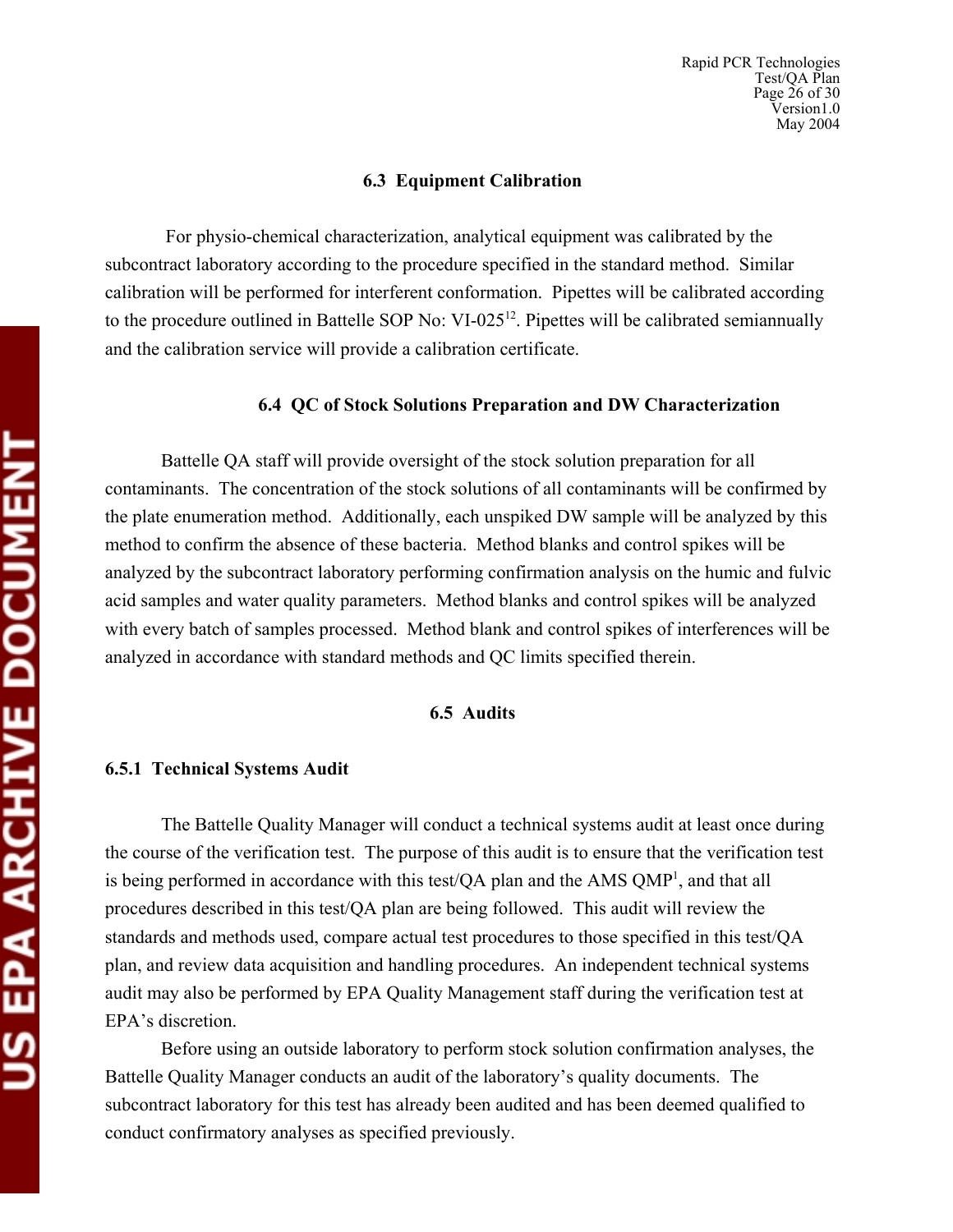#### **6.5.2 Data Quality Audit**

At least 10% percent of the data acquired during the verification test will be audited during the verification test. Battelle's Quality Manager will trace the data from its initial acquisition, through reduction and statistical analysis, to final reporting, to ensure the integrity of the reported results. All calculations performed on the data undergoing the audit will be checked.

#### **6.6 QA/QC Reporting**

Each assessment and audit will be documented in accordance with Section 3.3.4 of the AMS QMP<sup>1</sup>. The results of the technical systems audit will be submitted to EPA. Assessment reports will include the following:

- C Identification of any adverse findings or potential problems
- C Response to adverse findings or potential problems
- C Recommendations for resolving problems
- C Confirmation that solutions have been implemented and are effective
- C Citation of any noteworthy practices that may be of use to others.

#### **6.7 Corrective Action**

During the course of any assessment or audit, the Battelle Quality Manager will inform the technical staff of any immediate corrective action that should be taken. If serious quality problems exist, the Battelle Quality Manager is authorized to stop work. Once the assessment report has been prepared, the Verification Test Coordinator will ensure that a response is provided for each adverse finding or potential problem, and will implement any necessary follow-up corrective action. The Battelle Quality Manager will ensure that follow-up corrective action has been taken.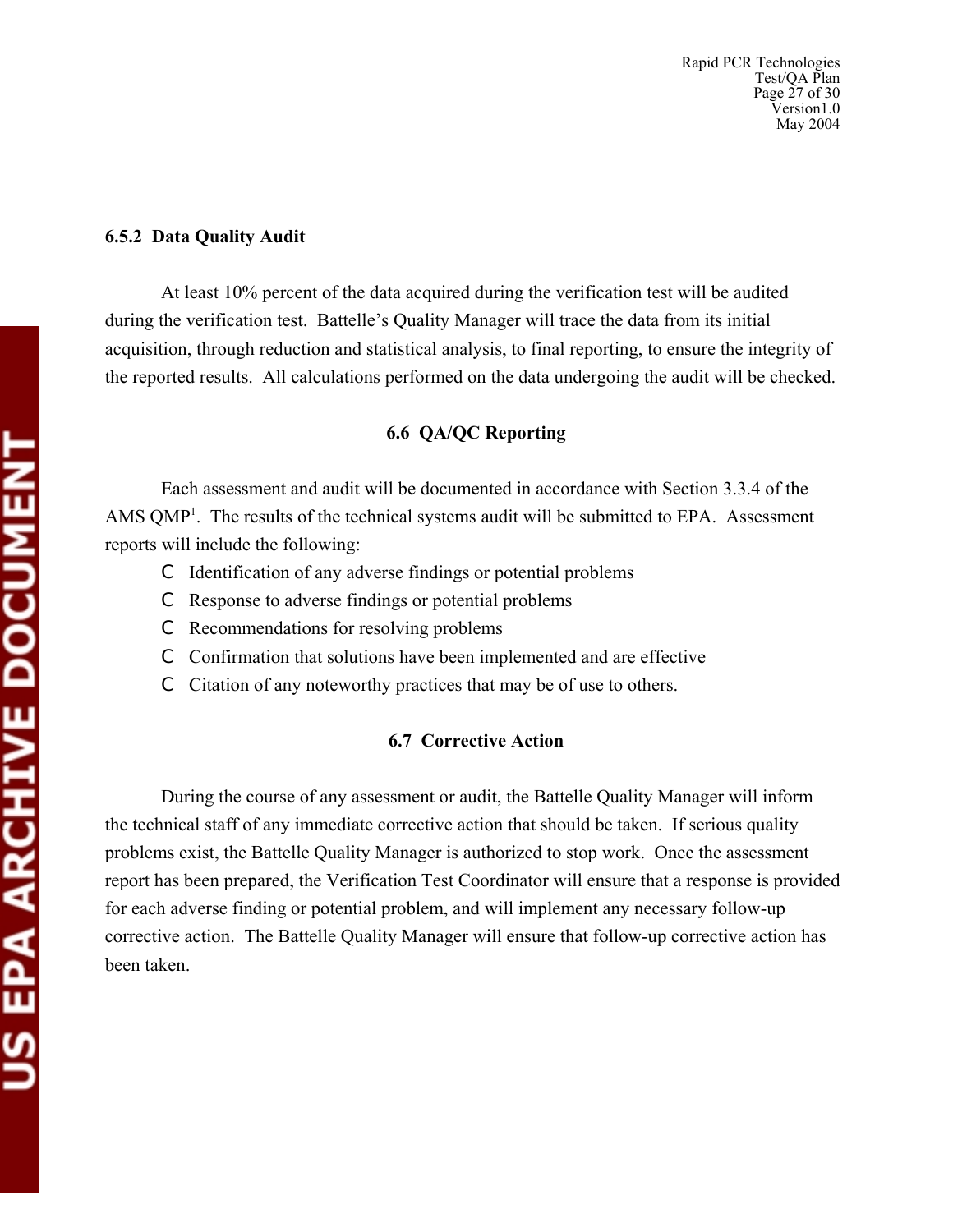# **7.0 HEALTH AND SAFETY**

# **7.1 Standard/Test Sample Preparation**

All handling of solid and highly concentrated aqueous solutions of contaminants and possible interferences will be done inside of a laboratory hood with hood sash set to the lowest height that still allows for safe manipulation of materials. The following guidelines should be adhered to:

- Personal protective equipment shall include safety glasses with side shields, a laboratory coat, and nitrile lab gloves. Gloves shall be immediately changed if they become contaminated.
- All contaminated waste shall be handled as hazardous waste and disposed of according to facility regulations.

# **7.2 Handling During Verification Testing**

Laboratory and field handling of any solutions used during the verification test will be accomplished by taking the following precautions:

- All containers shall be stored and transported in double containment.
- Safety goggles, nitrile gloves with long cuffs, and a chemical resistant disposable lab coat shall be worn when handling all chemicals. Gloves shall be immediately changed if they become contaminated.

# **7.3 Testing of Anthrax,** *E. coli***,** *F. tularensis***,** *Brucella suis***, and Plague**

Use of these contaminants in the verification of rapid PCR technologies will be done following the safety procedures required at the MREF facility as noted in Section 3.3 and Battelle Columbus Operation facilities.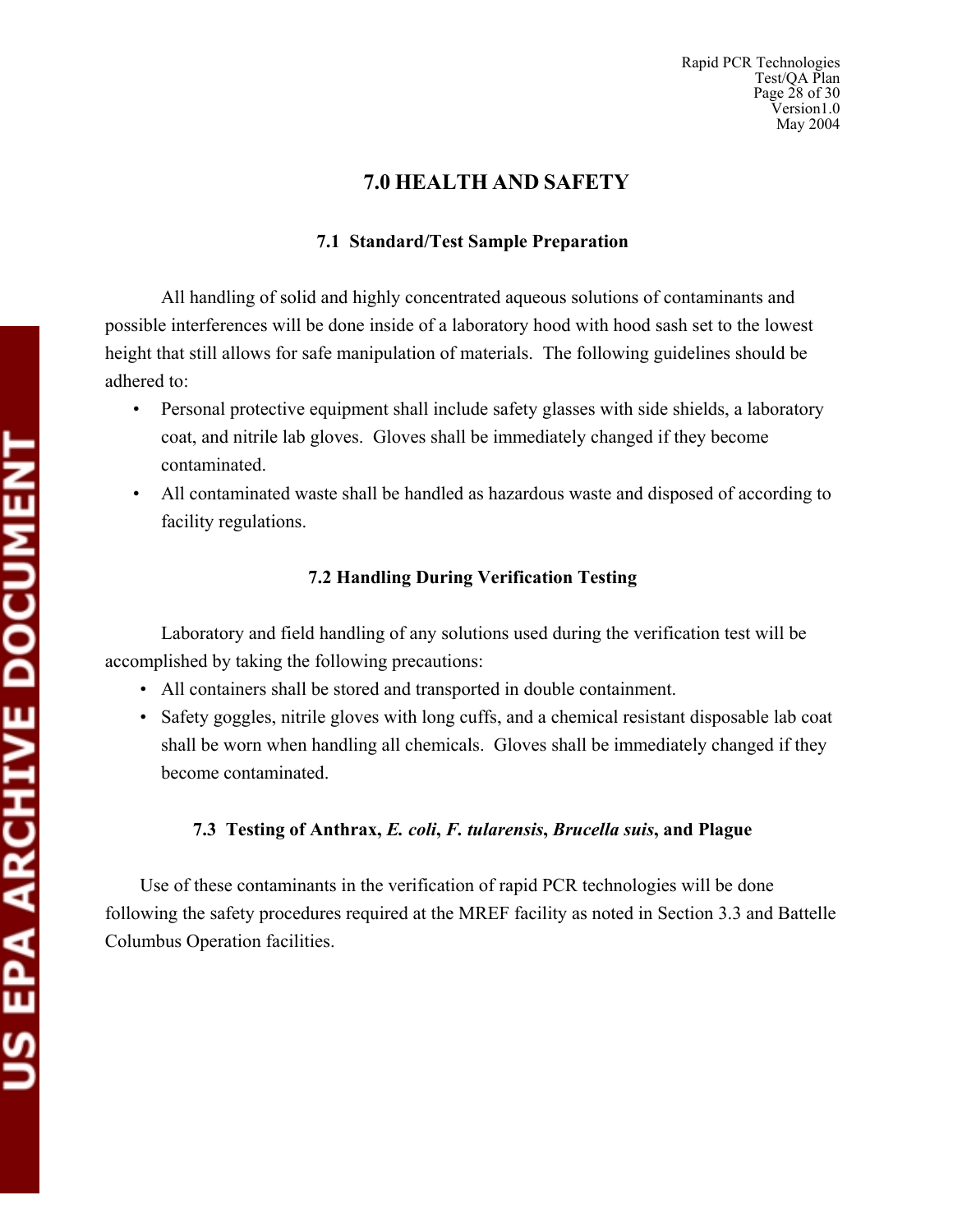# **8.0 REFERENCES**

- 1. Quality Management Plan (QMP) for the ETV Advanced Monitoring Systems Center, Version 5.0. EPA Environmental Technology Verification Program, prepared by Battelle, Columbus, Ohio, March, 2004.
- 2. Environmental Technology Verification Program Quality Management Plan, December 2002 (EPA/600/R-03/021).
- 3. Burrows, W. D.; Renner, S. E. Biological Warfare Agents as Threats to Potable Water, *Environmental Health Perspectives*, 107, 975-984, 1999.
- 4. Battelle MREF X-054. Enumeration of BL-2 and BL-3 Bacterial Samples via the Spread Plate Technique. July 2003.
- 5. Code of Federal Regulations, Title 32, Chapter 5, Part 626, Biological Defense Safety Program and Part 627, Biological Defense Safety Program, Technical Safety Requirements.
- 6. EPA/600/R-93-100. EPA Method 180.1. Turbidity (Nephelometric), Methods for the Determination of Inorganic Substances in Environmental Samples. 1993.
- 7. American Public Health Association, et al. Standard Methods for Examination of Water and Wastewater. 19<sup>th</sup> Edition. 1997. Washington D.C.
- 8. EPA/600/4-79-020. Methods for Chemical Analysis of Water and Wastes. March 1983.
- 9. EPA/600/R-95-131. EPA Method 524.2. Purgeable Organic Compounds by Capillary Column GC/Mass Spectrometry. Methods for the Determination of Organic Compounds in Drinking Water, Supplement III. August 1995.
- 10. EPA/600/R-95-131. EPA Method 552.2. Haloacetic Acids and Dalapon by Liquid-Liquid Extraction, Derivatization and GC with Electron Capture Detector. Methods for the Determination of Organic Compounds in Drinking Water, Supplement III. August 1995.